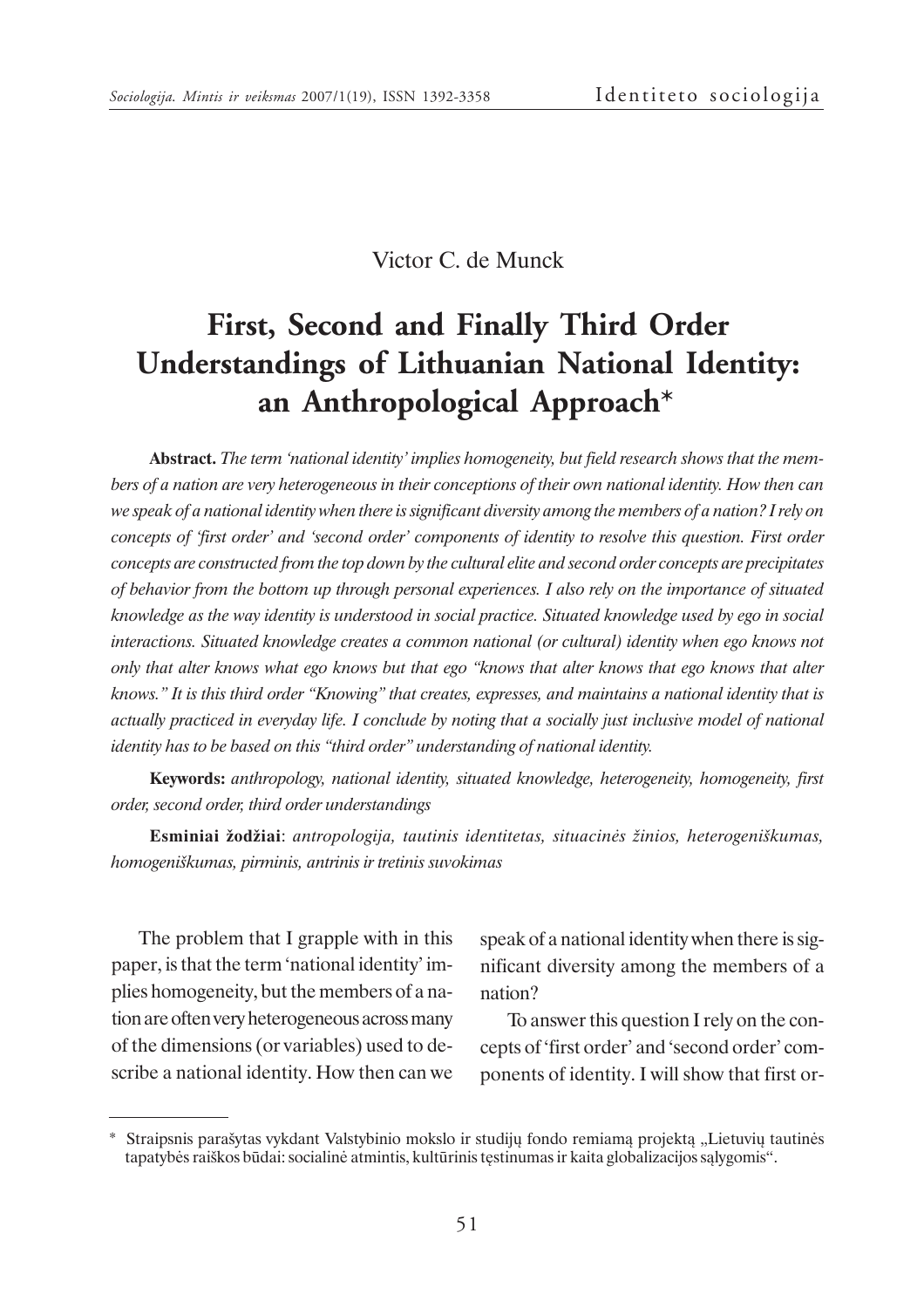der and second order components are constructed through very different processes - the former from the 'top down' the latter from the 'bottom up' (see Frederik Jameson 1999, Eric Wolf 1994, E. P. Thompson 1992, and David Wrong 1979 for excellent discussions of the 'top-down/bottom-up' problem in the construction of identity and power). These two concepts allow me to resolve the 'heterogeneity' problem of national identity by examining unofficial as well as "official" versions of national identity. Second, I will also rely on the importance of situated knowledge as the way identity is understood in social practice, that is in everyday life. Situated knowledge is that knowledge which is used by ego in their interactions within a behavioral environment, either with specific or generalized others.

My theoretical focus, belies and fully rejects essentialist understanding of identity affirming that any such concept is derived from experience, from the senses and not from newspapers as Benedict Anderson (1983) might have it in his (now senescent) notion of nation as an "imagined community," nor from Bourdieu's notions of "habitus" or "doxa," or even "symbolic capital". These are cleverly seductive concepts but their link to everyday life is, to my mind, vague and only serves to obfuscate the relationship between concept and action therefore giving social science a deservedly bad name for those who look to social scientists for answers or at least, insight, into social problems and issues.

The paper is organized as follows: (1) a brief discussion on the use of the term "component"; (2) a discussion on first order identities; (3) a discussion on second order identities; (4) an extended case study that displays an expression of a first order component of Lithuanian identity – language; (5) an analysis of interview material to discuss one second order component of identity — generational differences; (6) a comparative analysis of both processes of identity formation; and (7) a synthesis of first order and second order components of identity forms is presented to formulate a situated knowledge theory of national identity.

### **1. Why Refer to 'Components' of Identities?**

It is obvious that even in the most culturally homogeneous of countries there are still many significant differences between the members of the culture in terms of personality, values, beliefs, and practices. The term 'national identity' is used to signify some common salient properties or core features that most, if not all, members of a nation have in common and which distinguish them from members of other nations. Thus, whatever those features may be, and however they are imaginatively constructed, their function is to offer a homogeneous profile of the 'people' of a nation. The term 'national identity,' presumes commonalities and elides differences among the members of a nation. For this reason, discourses of national identity usually involve anthropomorphizing the nation; that is, turning a nation into an entity; national identity becomes an 'id-identity – fixing homogeneity at the subconscious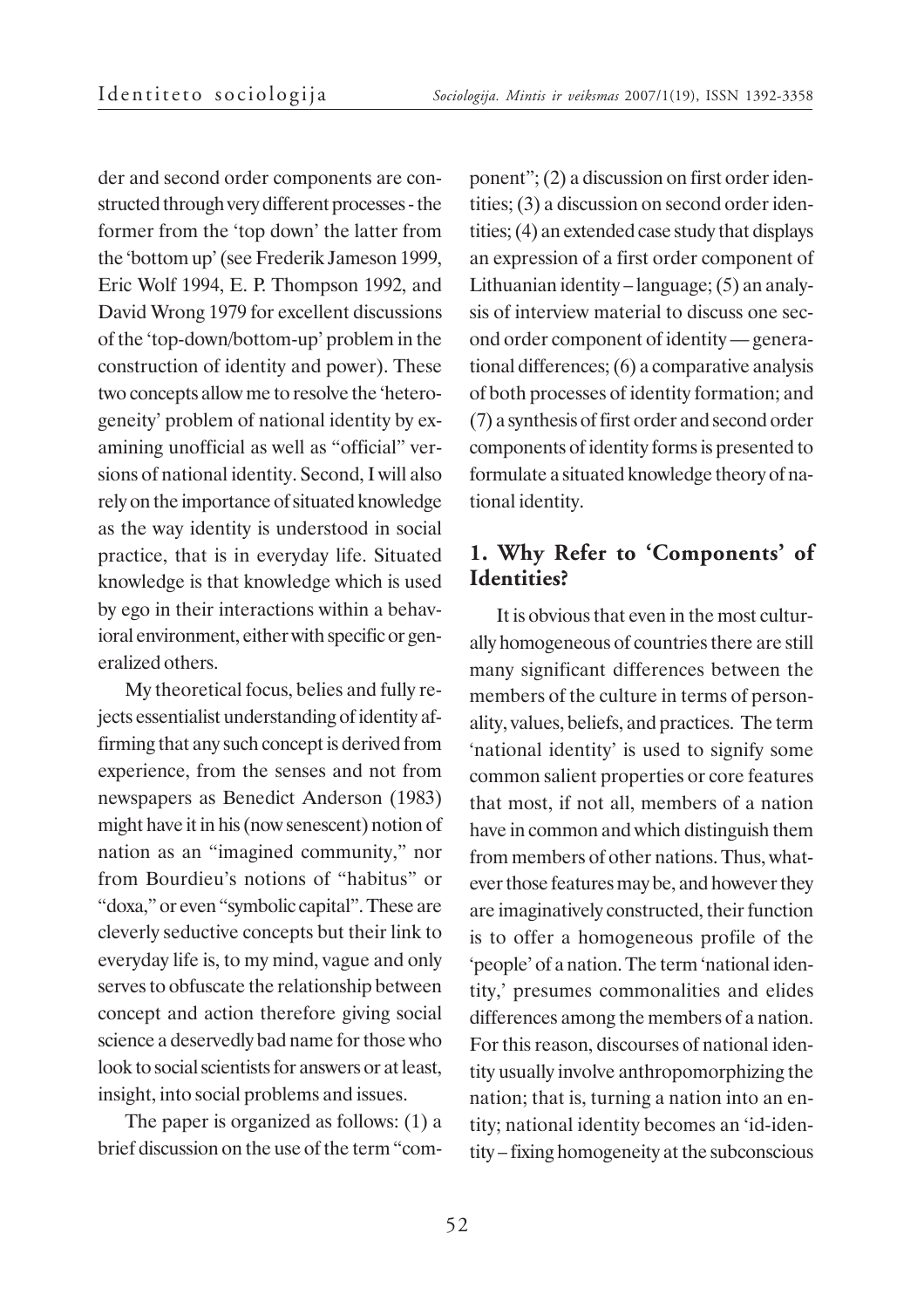or essentialist substratum of collective expression.

The transformation of the concept 'nation' into 'id-entity' also entails the transformation of the defining features of the concept 'nation' into qualities (traits) or characteristics of the nation as id-entity. These qualities function as their own referents rather than as symbols that refer and presumably correlate with visible and iterative expressions of collective thought and behavior. Without having to deal with the importance of connecting concept to action, these self-referential qualities render an essential vision of identity. National identity is represented as if it were a unique innate feature of a people. In this way discourses of national identity ascribe essentialist features to the national identity (see Sperber 1996; Kronenfeld 1997). This transformative process is, it seems, inevitable yet both logically and ethically flawed.

As a consequence of the above line of reasoning, I decided on the term 'component' because of its anthropological connection to the idea of componential analysis. This is a rather old notion in cognitive anthropology referring to the idea that meanings are constructed out of the conjunctive intersection of a series of semantic dimensions. Thus, the salient features for distinguishing a bird from any other flying thing are that it has a beak, feathers and wings. You don't need to know anything more than to make a good guess that the thing flying is a bird and not an insect, plane or kite. This unromantic and taxonomic way of thinking about birds, eliminates the tendency to focus on "birdness" as an inarticulable essentialist distinctive feature of birds relative to (say) dragon flies. It becomes quite a difficult task to investigate the salient components which people use to categorize, reflect on, and distinguish people, social interactions, and cause-effect relations in their behavioral environment. My goal, in this paper, is not quite so difficult, though I advocate such an exhaustive undertaking in the investigation of national or any other identity, since it would set up at least a taxonomy for further, ethnographic studies of identity. The utility of components in this paper is twofold: first to distinguish between first order and second order components and second as a trope rejecting essentialist constructions of identity.

#### **2. First Order Components of Identity**

First order components of identity are institutionally construed and validated, they operate from the top down as, for example, actual or 'invented traditions' sponsored by the government or national organizations (for theoretical-historical discussions on invented traditions see Hobsbawn 1971 and Anderson 1987; for an excellent ethnographic example of the application of the theory see Tennekoon 1988). First order components usually do not refer to the marginalized or minority sub-populations of a nation (i.e. 'the people without a history'). First order components are represented in the popular media and signify the identity of the nation as a 'people with a history.' As Hutchinson and Smith (1994) write, citing Geertz: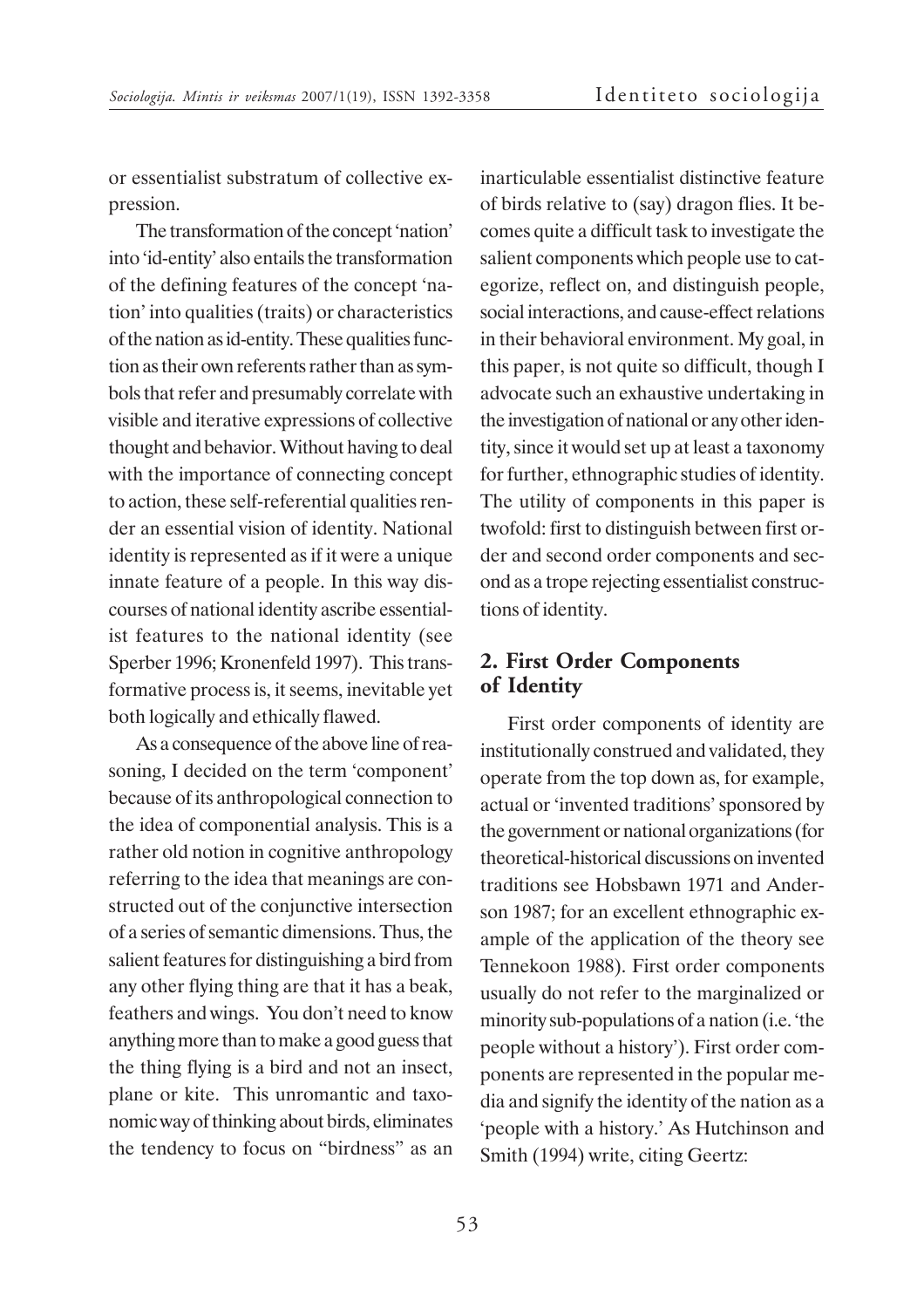'In modernizing societies where the tradition of civil politics is weak and where the technical requirements for an effective welfare government are poorly understood, primordial attachments tend, as Nehru discovered, to be repeatedly, in some cases almost continually proposed and widely acclaimed as the preferred bases for the demarcation of autonomous political units' (Hutchinson and Smith 1994: 31).

Though Lithuania is an ethnically homogenous society with 81% of its population claiming to be ethnic Lithuanian (demographic Yearbook 2001, 2002; 15), primordial attachments remain politically important particularly vis-à-vis neighboring countries (e.g., Russia, Belarus, Poland and Latvia). First order components of a Lithuanian national identity are those features that are presumed to be shared by all Lithuanians and are considered to be core or default features of a 'Lithuanian identity.' Thus, first order components of identity are taken for granted by members of the identity and presumptively uncontested by others who claim membership in that identity. When such components are contested by individuals who claim membership, then their rights to membership will be questioned by those who espouse those (now contested) first order components.

Jonathan Spencer (1990) and F. G. Bailey (1991) have show that in Sri Lanka and India, respectively, national politics dominates the parameters of local power through public rituals of first order components of national identity and by granting legitimacy only to those who speak in the register of and with reference to national political parties. In

South Asia, the process of national identity formation has been to delegitimize local forms and expressions of identity while at the same time using those local forms to evoke the historical "authenticity" of formulations of national identity. The same process, I believe, can be seen in Lithuania and in the 'newly independent' Baltic states. For Lithuania (as for Sri Lanka where I previously conducted three years of fieldwork), two first order components of national identity are 'language' and 'history.' (See Klumbyte 2003, Rindzeviciute 2002; Gudavicius 1999; Donskis 1999).

Language becomes a more salient first order component of identity in small nations (like Lithuania and Sri Lanka, but not India) where linguistic and cultural boundaries coincide than in large nations. For instance English is not a particularly salient first order marker of American identity simply because there are millions of fluent English speakers who are not in any way members of 'American culture.' Conversely, there are very few fluent Lithuanian speakers who are not also members of Lithuanian culture. First order identities operate to unify and group people together on the basis of expressed and claimed shared features. Those features may be anything — language, common history, shared values, beliefs and customs, wedding ceremonies, child rearing practices, various everyday practices, etc. It is necessary that these features are salient to the people as first order identity markers and that they are shared. Thus, giving odd numbers of flowers as a gift is a shared cultural practice in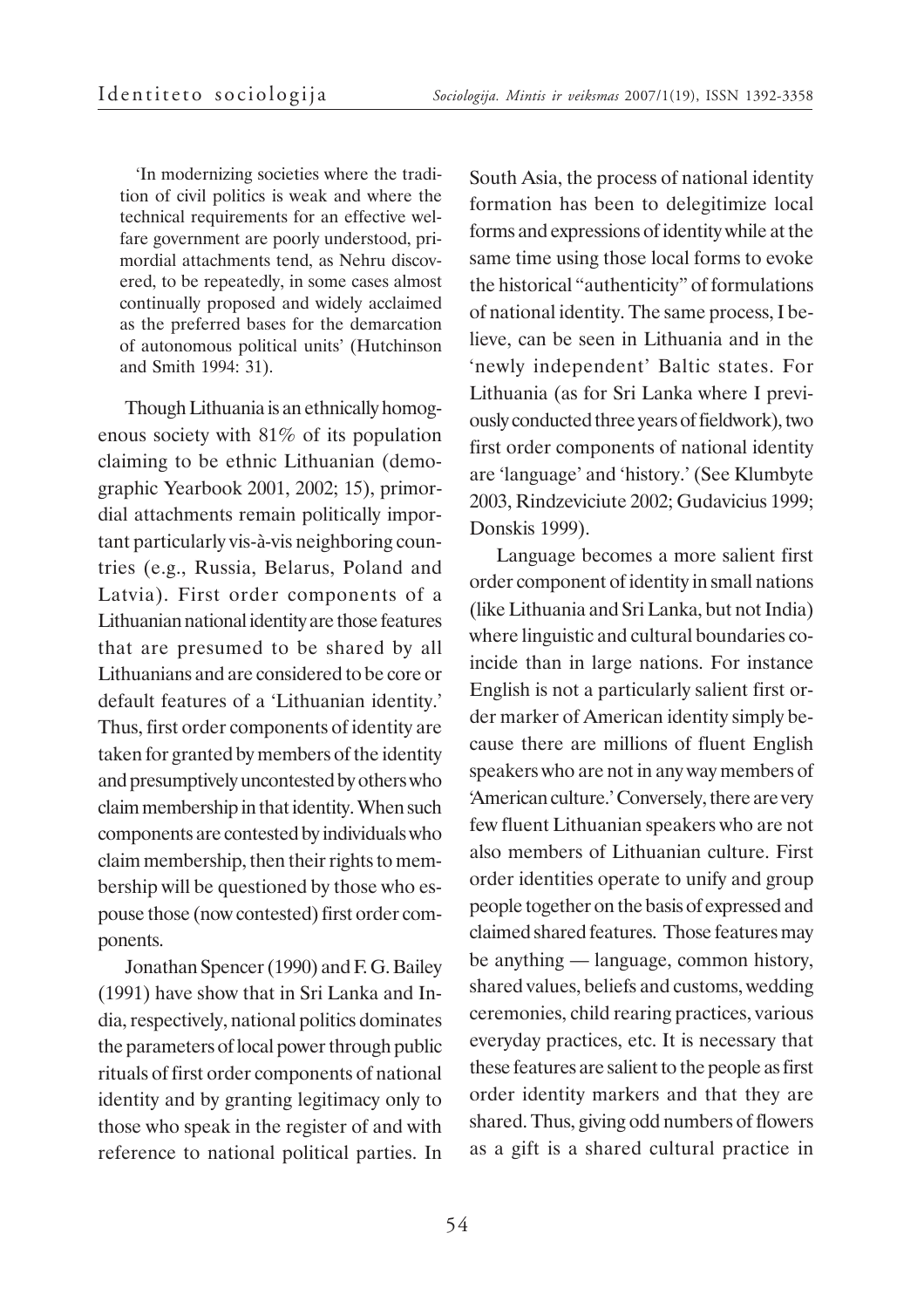Lithuania but it is not a particularly salient first order marker of identity. In Section 3, I will show how language functions as a first order component of Lithuanian national identity through an analysis of an extended case study. I will also suggest that the more salient the homogenizing function of a first order component of identity the more likely it is that it can lead to chronic divisive conflict among the members of a nation (see also Beals and Siegel 1967).

## **3. Second Order Components of Identity**

Second order identities are inchoate and formulated by individuals as personal accounts of identity in which the individual situates him or herself vis-à-vis other formations of national identity. Second order components of identity are seldom, if ever, noted as organizational features of a national identity but cut across the first order components of national identity, fragmenting and calling those first order components into question. Second order identities are constructed through *first order experiences* and cut across the members of a nation. Second order identities are not 'officially scripted' and they fragment members of a nation into different subgroups based on a set of shared first order experiences that are distinct to the members of such a group.

Second order identities are built from the ground up and they may be, indeed often are, in symbolic opposition with first order identities. Second order identities are usually distributed across members of a culture, often

according to generational, gender, ethnic, class or religious differences. They are 'identities' because they are 'self-other' discourses *assumed* to be espoused by people who share similar experiences. That is, as they are built out of the first order experiences of the individual, second order components 'emplot' the individual into value assessments of one's self in relation to specific others. It is important to note that by "assumed" I mean that people who espouse these identities think, *but do not know (or take for granted)* that the components of the identity they espouse are shared by similar types of people. These components are perceived as realistic perceptions of the world because they are derived from first order experiences of the individual and not "handed down" to them.

The notion of "second order components" of identity is analogous to, and very similar to, James Scott's (1985) concept of 'weapons of the weak' and his later concept of 'hidden transcripts' (Scott 1991). Second order components, like weapons of the weak, are inchoate and typically symbolize opposition to some features of the first order national identity. Max Gluckman (1955) and later his student Robert Frankenberg (1968) described how cross-cutting ties fragment a community. Second order components of identity, like cross-cutting ties, cut across first order ones, creating heterogeneity in the midst of presumed homogeneity. Second order components are independent of first order components because they are derived from first order experiences while first order components are derived from "official scripts" of identity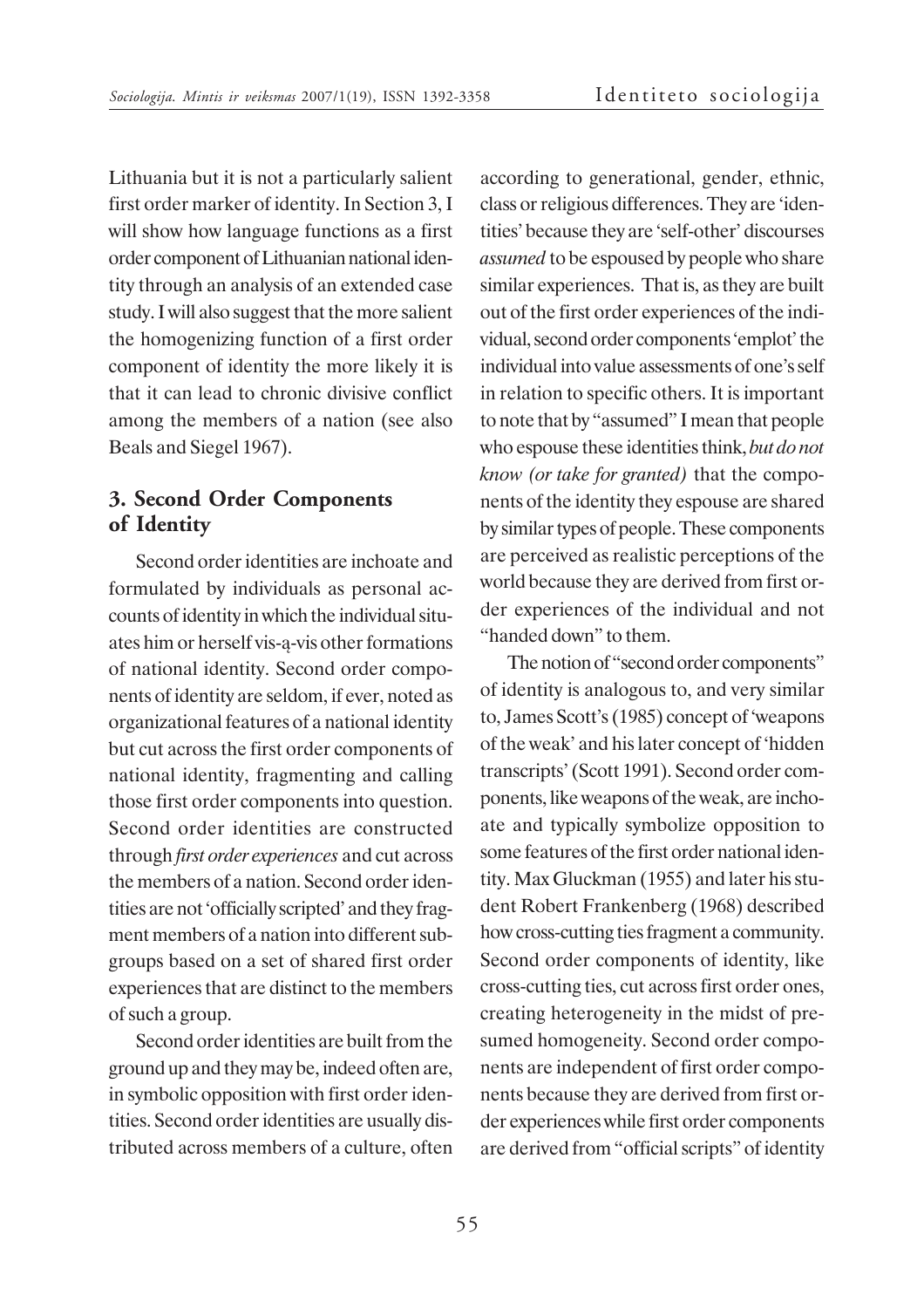and not experiences. Rather, somewhat like Scott's notion of 'hidden transcripts,' second order components of identity are seldom expressed in public settings or as part of any campaign describing key features of that identity. Nevertheless, like the good soldier Schweik, adherence to second order features of identity can wreak havoc on the order of things. If enough people favor second order components of identity over first order components then discourses on national identity will lack force and legitimacy.

Second order components of identity are symbolic "living tools" (Holland, Skinner, Lachicotte and Cain 1998) that people use to orient themselves to their behavioral environment. One can recognize these second order components as they are most often used in a contrast set in which the second order component explicitly contrasts with some other component of identity (e.g., Lithuanian versus Russian, Catholic versus Protestant, men versus women, urban versus rural, hardworking versus lazy, urban versus rural, us versus them etc.). Although second order components of identity are typically expressed ad hoc, motivated by contextual triggers, they nevertheless possess a 'deep structure' that is robust and conservative because they are formulated from a person's *habitus*, or iterated experiences from which certain behavioral, cognitive and affective dispositions are formed. This contrasts with first order components which are usually expressed through culturally official scripts and therefore seldom ad hoc (Bourdieu 1980). First order components even when expressed with fanatic

ardor are seldom rooted in first order experiences as their components diffuse from the top down, and therefore their psychological resting place is the surface structure of consciousness.

A prototypical example of a second order component of identity is the following: I went with a group of Lithuanians to *Gruto Parkas*. The younger Lithuanians (twenty-two and under) saw the statues as 'pop art', the older ones (twenty-eight and over) saw them as historical memories. At the end of the visit, the younger Lithuanians went to the gift shop and bought glasses and shirts with portraits of Lenin inscribed on them. The older ones appeared somber and one, obviously irritated by the carefree behavior of the younger members of the group, wondered aloud how a Lithuanian could walk around with a Lenin T-shirt.

As this example illustrates, second order components of identity are built out of life experiences, those who do not have those experiences do not internalize that particular component (or complex of components) of identity but have second-hand knowledge of them. First order components of identity are discussed and described *as if* all Lithuanians possess them, but any one second order component of identity is probably not shared by all, or even most, Lithuanians. Rather, each salient component cuts across the population, segmenting it into many different parts. Thus, first order components serve as the building blocks for presenting holistic, homogeneous portrayals of a people while second order components imply divisions within a popu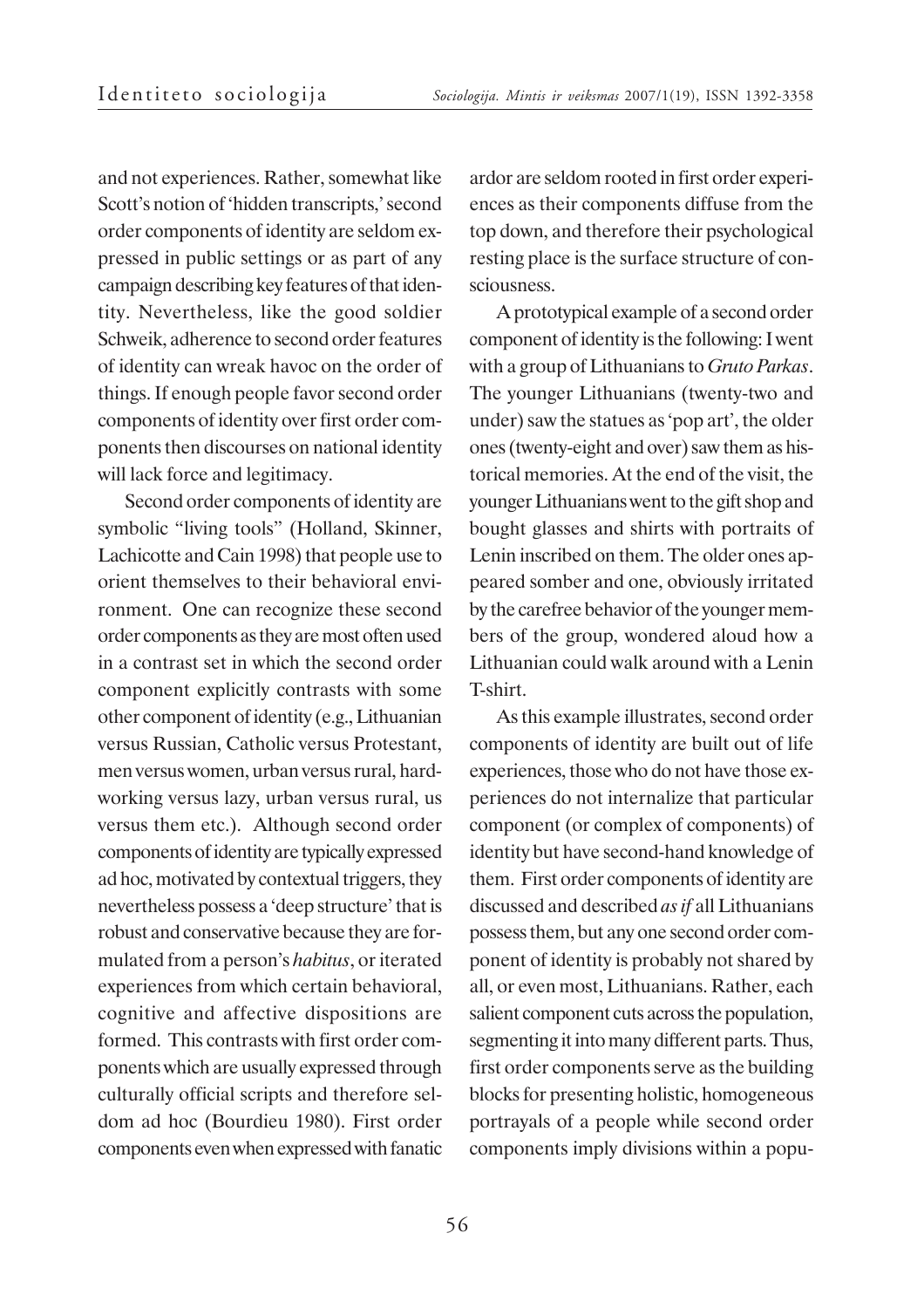lation. Of course, both these culturally 'centripetal and centrifugal' tendencies work at the same time in all societies. Discourses of national identity usually rely on first order components of identity, while second order components are usually neglected. Even when discourses of national identity refer to minorities those minorities are portrayed as sharing the first order components of the majority. I believe the distinction between first order and second order components of identities is the main theoretical contribution of this paper, as it helps clarify the upward and downward movements and interactions between identity forms within a nation-state.

# **4. An Extended Case Study of an Encounter with Skinheads: Language as an Example of a First order Component of Identity**

At about 6:00 p.m. on a spring day, I went to a bar near Vilnius University with a twentyfive-year-old graduate student named Mindaugas (a pseudonym). Mindaugas also has a full-time job as a low-level civil servant. He speaks-near fluent English, wore a white shirt and tie, a sweater and a pair of pressed slacks. We both ordered beer and began to talk about his possibilities for entering graduate school programs in political science or anthropology in the United States. Four young adult men and two women entered as a group; the males had shaved heads and were wearing leather jackets. The six of them sat behind us and were loud from the start. At one time they clambered over the tables dousing each other with beer.

Mindaugas and I were conversing in English and I sensed that this annoyed them, but then I thought that I was being too paranoid. The group of skinheads left, a half hour later Mindaugas and I also left. As we made our way up the street, we saw the same group of six drinking beer in front of a building entrance. As we passed them, one said to Mindaugas, 'Ar tau reikia lietuvių kalbos pamokų?' ('Do you need Lithuanian lessons?'). Without breaking stride, Mindaugas replied, 'Aèiû, man nereikia' ('No, I don't, thanks'). I asked Mindaugas what they had said and he replied, 'nothing, nothing worthwhile.' Of course, I persisted and he told me.

It seemed an odd statement for (what appeared to be) a drunken skinhead to make; no curse words and the comment was spoken *sotto voce*. It was hard to imagine an American skinhead making a similar statement to an English speaker walking by speaking Spanish with a Hispanic. Second, it seemed odd to me that the skinhead knew Mindaugas was Lithuanian and directed his comment to him. Why bother Mindaugas and not me? And why not say something in Lithuanian to Mindaugas about me rather than making a pointedly sarcastic remark about his language skills when the skinhead already knew Mindaugas was a native Lithuanian?

The above encounter can be interpreted by considering five contemporary conditions that signal a marked rupture between the Lithuanian present and the 'past': first, is the demographic issue — Lithuania has been referred to as a 'cheerfully disappearing nation' by Aleksa and  $\check{Z}$ ukas (2003; 10). The two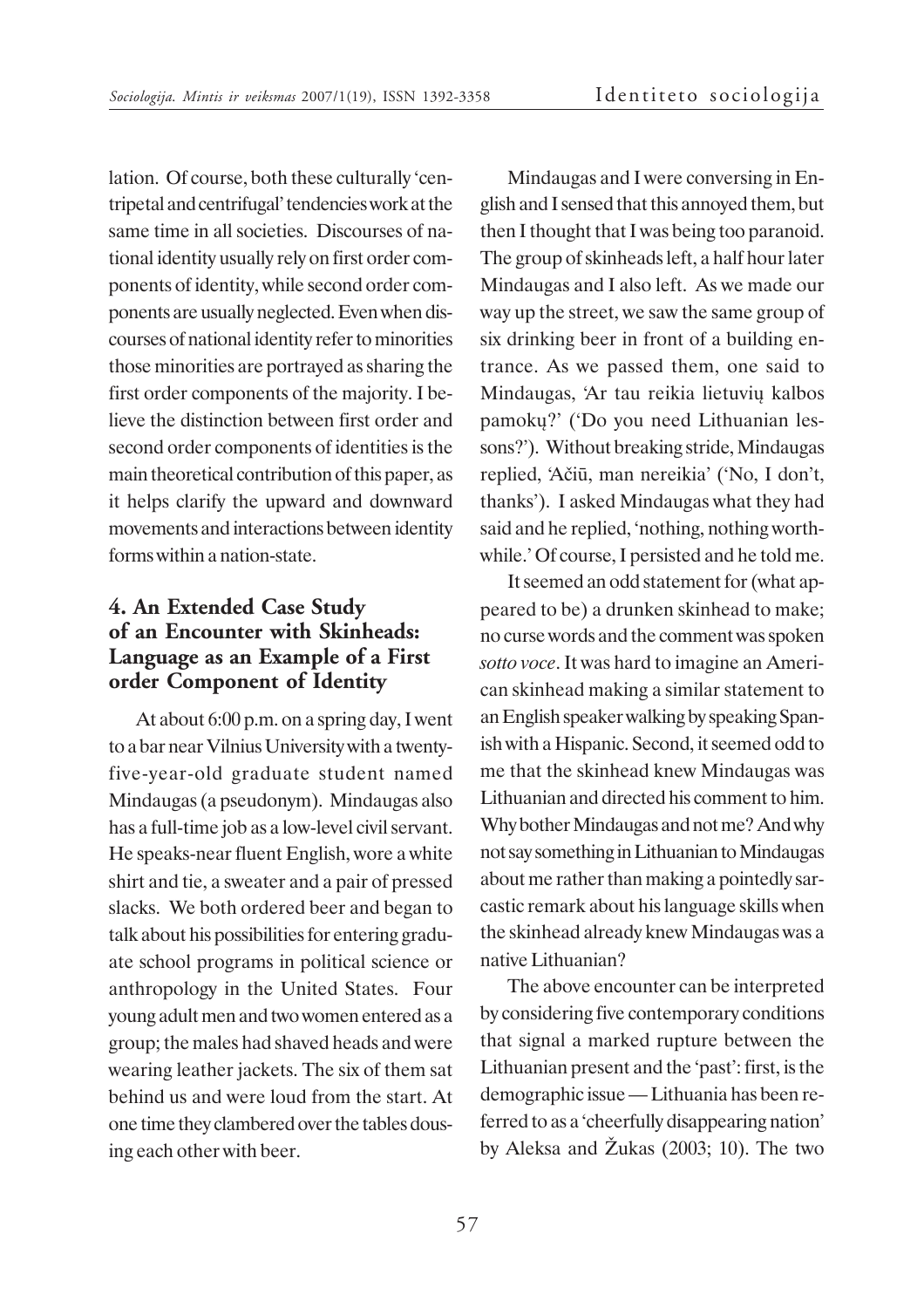authors report that the population of Lithuania has declined by 300,000 since 1984 due to emigration and, after 1992, to the low birth rate (which at that time began to exceed the death rate). Second, it is reported in the "Executive Summary" on "Youth and Society" that "numerous sociological surveys have revealed that more than half of the young respondents have the intention to emigrate or seek employment abroad" (2001; 13). Third, as a new member of the EU, the borders of Lithuania are open for both in and out migration, thus making both cultural purity and a stable population even more difficult. Fourth, and in the "ethnographic present" perhaps the triggering factor, tourism from the West has increased each year. In particular, Western European and American tourism have risen significantly; in 1998 Western European tourists numbered 284, 000 and in 2002 it rose to 3,934,000, undoubtedly it continues to rise at a similar hyperbolic rate (Lithuanian Tourism Statistics).

With tourism (and globalization) comes English, the lingua franca of tourism; one can hear it spoken everywhere in senamiestis (old town). The 'invasion' of English is apparent in advertising, billboards, music and other popular cultural outlets. Lithuanian musicians frequently sing in English even if they can't speak English, and English words and phrases are included with Lithuanian on billboards, radio and television ads. The English terms give legitimacy to the products by indicating their modernity. Within the contexts of modernity, the Lithuanian language seemed (to me) associated with Lithuanian

traditions and home life. While Lithuanian and English, as one reviewer of an earlier submission accurately noted, "coexist," I suggest that this coexistence is an uneasy one since most Lithuanians are not fluent in English and it is only through English competency that one can fully participate in the new global economy and its attendant cultural projects.

English is the language of globalization and the modern marketplace, while Lithuanian (and Russian also) is the language of the traditional market and the home; hence, Lithuanian is the language of intimate and local spaces. The coexistence between English and Lithuanian works when all citizens are bilingual in both, or when not knowing English does not exclude one from new economic opportunities; but this is not the case. English is a prerequisite for being a full citizen in the European Union. Awareness of the importance of English is manifested in advertisements such as the huge banner draped across a building in downtown Vilnius on which is inscribed the Lithuanian phrase 'Mes – europiečiai' along with its English translation 'We Europeans' (sic). Lithuanian and English become conflated with generational differences, the past and the future, public and private spaces, tradition and modernity. The Lithuanian language is a first order component of Lithuanian identity because it connects Lithuanians to each other and to their past, but English is what connects them to Western Europe and to their future.

Finally, there is the historical remembering of the nation as it is "revived"…[from fifty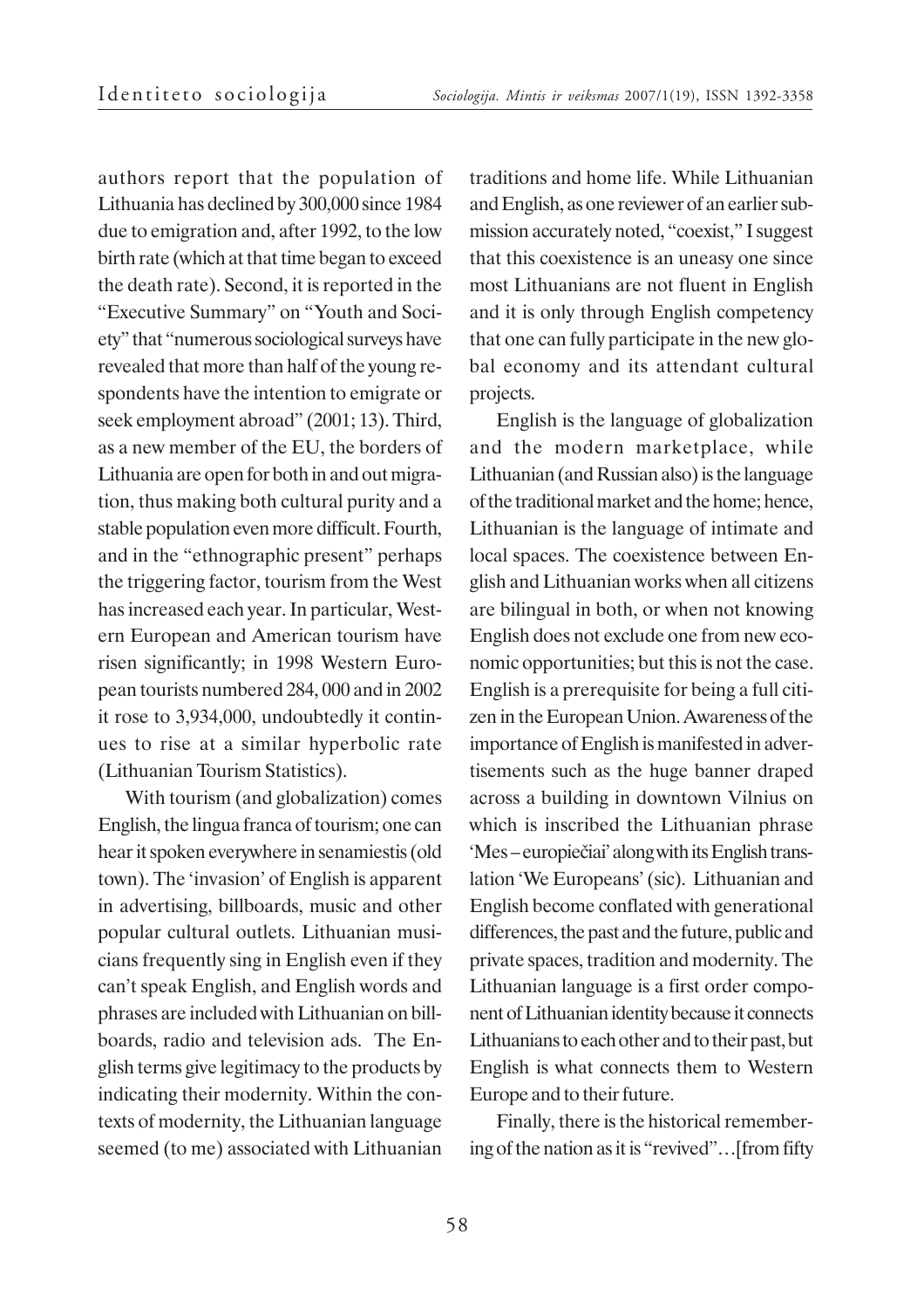years of Soviet rule]…through "memories and history" (Klumbytë 2003; 282). Klumbytë surveyed many of the leading Lithuanian newspapers during the three year period prior to and including independence (1988-1991) looking for articles about Lithuanian nationalism; she observed that

Narratives and symbols helped to imagine the new community (the nation, Lithuania) and to construct national identity in opposition to 'others.' As mentioned, "Soviets" were shown as "occupiers,' guilty for the suffering and misfortunes of Lithuanians; they were associated with totalitarianism, imperialism, evil, etc. (2003; 286).

Modernity, the influx of foreigners, a history of oppression in which Lithuanian identity is contrasted with a conquering, oppressive Other, and the declining population all cause some level of apprehension among Lithuanians regarding their 'sustainability' as Lithuanians. Though most people welcomed accession to the EU and gladly orient themselves to the West they remain, as the collective monograph *Europa ir Mes* (2003) shows, closer to Russia in values. The older Lithuanians and those who do not speak German, French or English but do speak Russian cannot so easily identify with the West. For these people and others, the West comes with a 'smiley face' promising as one informant said a "fantasy land of music and dance" an end to economic hardships, freedom and a new way of life. Among these people there is concern that just as Lithuania is being recognized as an independent and successful nation on the world stage, *Lithuanianness* – those fundamental core features that are believed to be uniquely Lithuanian - will disappear. This concern with the end of a culture and a people - was distilled in the succinct comment by the Skinhead to Mindaugas.

 Lithuanians routinely inform foreigners, as a sort of catechism, that Lithuanian is the oldest of the Indo-European languages. Aleksa and  $\check{Z}$ ukas note that '... the Lithuanian language ... has preserved the archaic features of the Proto-Indo-European language ... [and] ... Lithuanians are fond of taking pride in the age of their language; but a foreigner who wants to learn to speak it complains about the complexity of its grammar'(2002; 15). The age and 'complexity' of the Lithuanian language are frequently presented in conversations as a synecdoche for the authenticity of Lithuanian culture, history and people. The Lithuanian language is presented as a kind of ethnic/national boundary mechanism *au Frederick Barth* (1969), serving to keep foreigners out and Lithuanians in.

The public use of a foreign language by a Lithuanian symbolically contrasts with one of the first order components of an identity that is perhaps not so "cheerfully disappearing." As a first order component, Lithuanian becomes a synecdoche for Lithuanian culture. Mindaugas represented a new modern Western European Lithuanian (everywhere in Vilnius there were and there remain signs proclaiming "Būkime europiečiais!" ["We are Europeans!"], and another in Lithuanian and English: "Mes – europieèiai" ["We Europeans" (sic)]). The skinhead saw, I think accurately, that this model of the new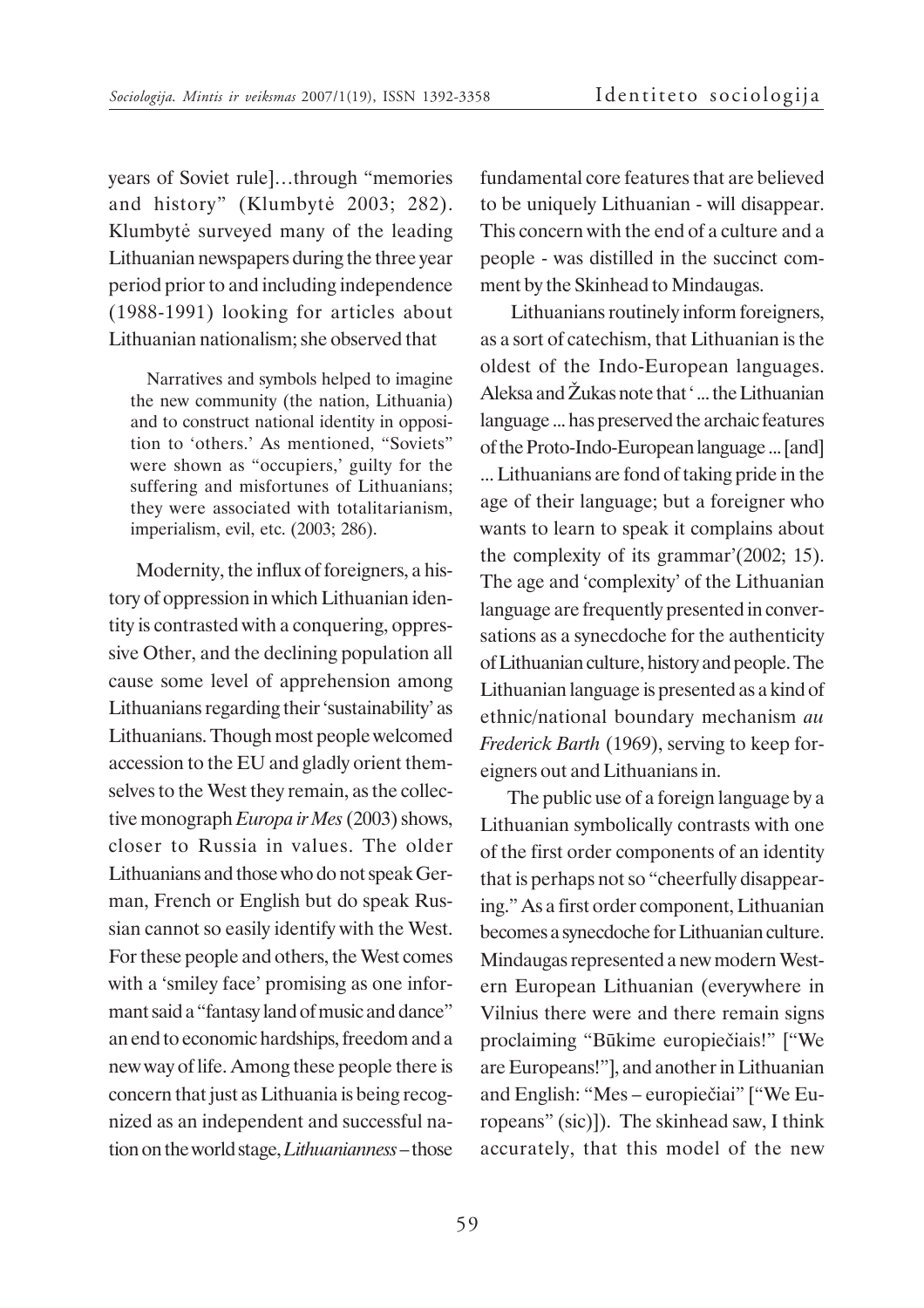Lithuanian excludes them (as well as all Lithuanians who do not speak English) and symbolically denigrates their more traditional Lithuanian identity.

### **5. An Analysis of Second order Components of Identity– Generational Differences**

To discover components of second order identities, I interviewed forty 'ordinary' Lithuanians. As my Lithuanian was not fluent enough to carry on conversations, I used two college students to act as assistants. Informants were recruited in parks and on the streets of Vilnius. I had a set of twenty basic questions which I asked them. The questions were divided into three categories: basic vital statistics, family and career information, and their ideas about Vilnius and how Lithuania has changed since independence. The interviewees were between twenty-two and seventy-five years of age. Most were relatively poor and around fifty years of age. I use their comments on Vilnius to describe this second order layer of Lithuanian identity.

All forty informants were, at minimum, bilingual; eight were able to speak and write three or more languages. All the older speakers were fluent in Russian. This ability to code switch between Lithuanian and Russian by the majority of older Lithuanians (those who received their second order education before independence) is one communicative capacity that they all share and which reminds them of their shared history and heritage as part of the Soviet Union. It is this common history (a first order component), in fact, that many

of the informants referred to when they responded to the question 'how Vilnius has changed?'

Few of my informants had anything good to say about the period of Soviet occupation, most remembered the lines they stood in for food, the lack of goods, and the fear of the KGB and threat of deportation. Nevertheless, many voiced nostalgia for a time when they all suffered together and the state looked after them. An editorial in Lietuvos Rytas (Lithuania's main paper, 20 March 2004) also observed that while no one wanted to return to Soviet times, there was a sense of social unity and commonality (all were poor together) that is missing in these modern times of increasing socio-economic differentiation and individualization.

Informants used a discourse of aesthetics to describe how Vilnius has changed: directly referring to the "beauty" of the city; the new modern glass buildings, the shopping and entertainment plazas, and the renovation of the historical buildings in senamiestis; the mushrooming of restaurants, coffee shops and night clubs; the availability of all sorts of foodstuffs and commodities that were lacking during Soviet times (there were only one or two kinds of candies and children would break a candy into three pieces to divide among their siblings or friends; bread was frequently thrown into waiting crowds, etc.). Many of the older informants while expressing how beautiful the city had become also expressed ambivalence, often in the form of '*juodas humoras*' ('black humor') over these changes. They did not express discontent with these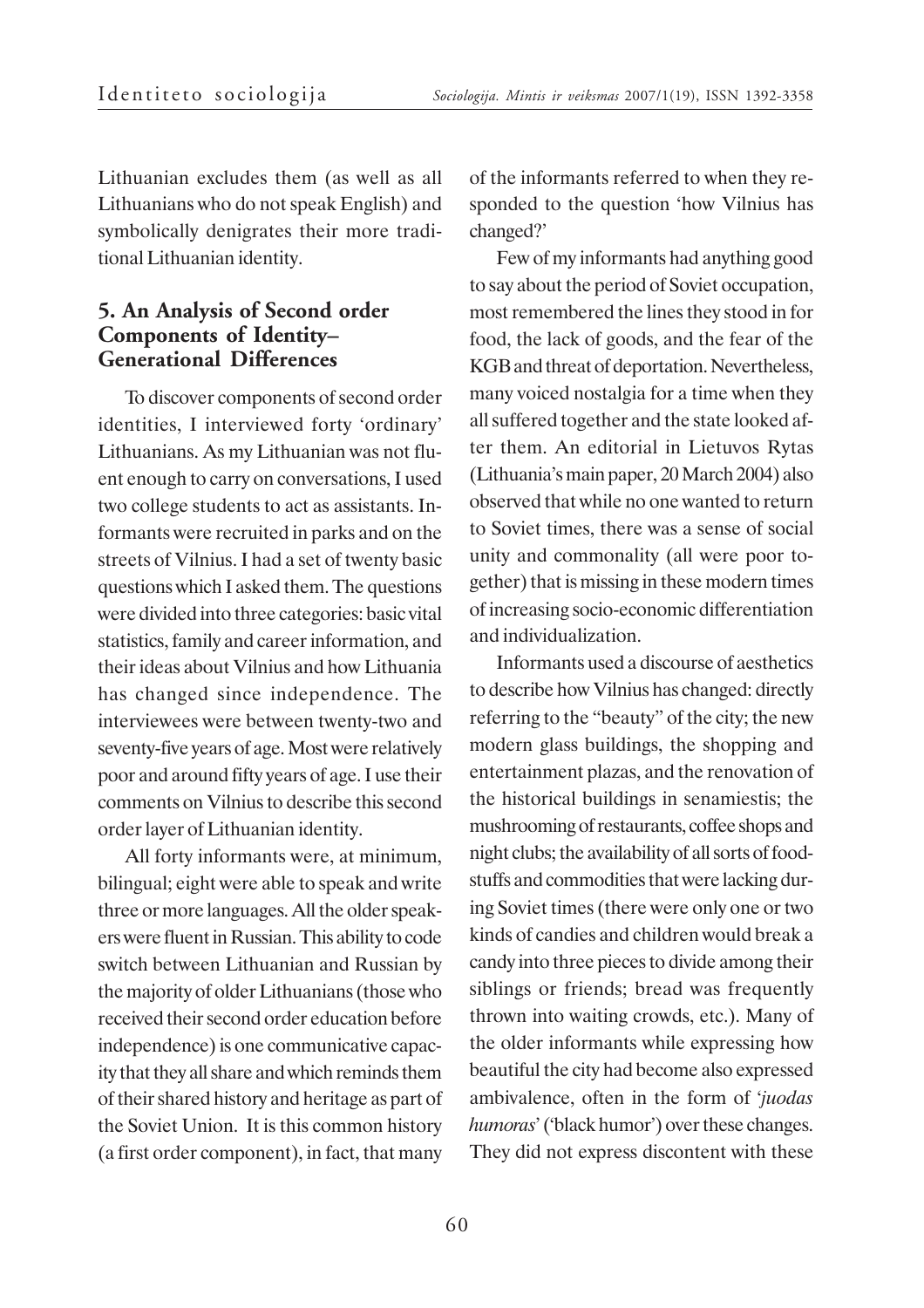changes so much as their complete disconnection with the new Vilnius. Their presentation of self was almost always drawn in the hard pan language of capital and their lack of it. Most of my fifty-plus-year-old interviewees portrayed themselves as outsiders to the present, insiders to the past. Actual names of informants have been changed. I present some of their comments below, to illustrate their 'black humor' and sense of disengagement:

- 1. 45 year old male: *Vilnius is now a beautiful city and it draws many tourists. There are many rich people, but I manage just barely to get by with less than 500 litas a month.*
- 2. 50 year old female: *Now Vilnius is beautiful and you don't have to stand in line for goods and come home after two hours. So there is everything in Vilnius ... [a small pause] ... except jobs and money.*
- 3. 61 year old male: *Of course there is 11% unemployment in Vilnius and that is good, it's worse elsewhere. But I do not complain, we have won our freedom and that is the biggest wealth.*
- 4. 50 year old female: *Well perhaps Vilnius became nicer, more beautiful but people are still angry, very angry.*
- 5. 40 year old Plumber: *Mansions are growing because there are rich people, factories are closing up, and schools are also closing up. So, you can see, there is nothing good totally nothing good.*
- 6. 55 years old unemployed woman (formerly a low level civil servant): *We are becoming more independent and all*

*those building projects (statybose) ... it [i.e., Vilnius] becomes more beautiful. ... But the bad thing is that you can't go outside alone when it is dark because there are many bad people. The worst thing is that I can't get a job. This is terrible. I can't find a job even though I have a college education; so what do those people do who do not have such education?' I then asked this last woman what she thought about Lithuania joining the EU and she said, 'When we join the EU, all those foreigners will come to Vilnius.' I then asked, 'Don't you mind that all those foreign people will come to Lithuania?' She replied, 'No they will come and we will go. [She laughed as did we].'*

*I think the cultural divide between older and younger Lithuanians is expressed in the comments below by a twenty-seven year old undergraduate student who came of age during Soviet times and went to university in Independent Lithuania.*

7. 27 year old graduate student – Darius (pseudonym):

Darius*. I go to Sweden to pick berries, paint houses and backpack. Lithuanians terrorize all Sweden. Of course, when I hitchhike up there, and stick out my hand, they stop and ask 'where are you from [in English]'…[I say] 'From Lithon' and they keep driving. Even after they pick me up and find out I am Lithuanian they stop talking. So you know. Everyone knows. And especially in Sweden and in Denmark they say "oh I know*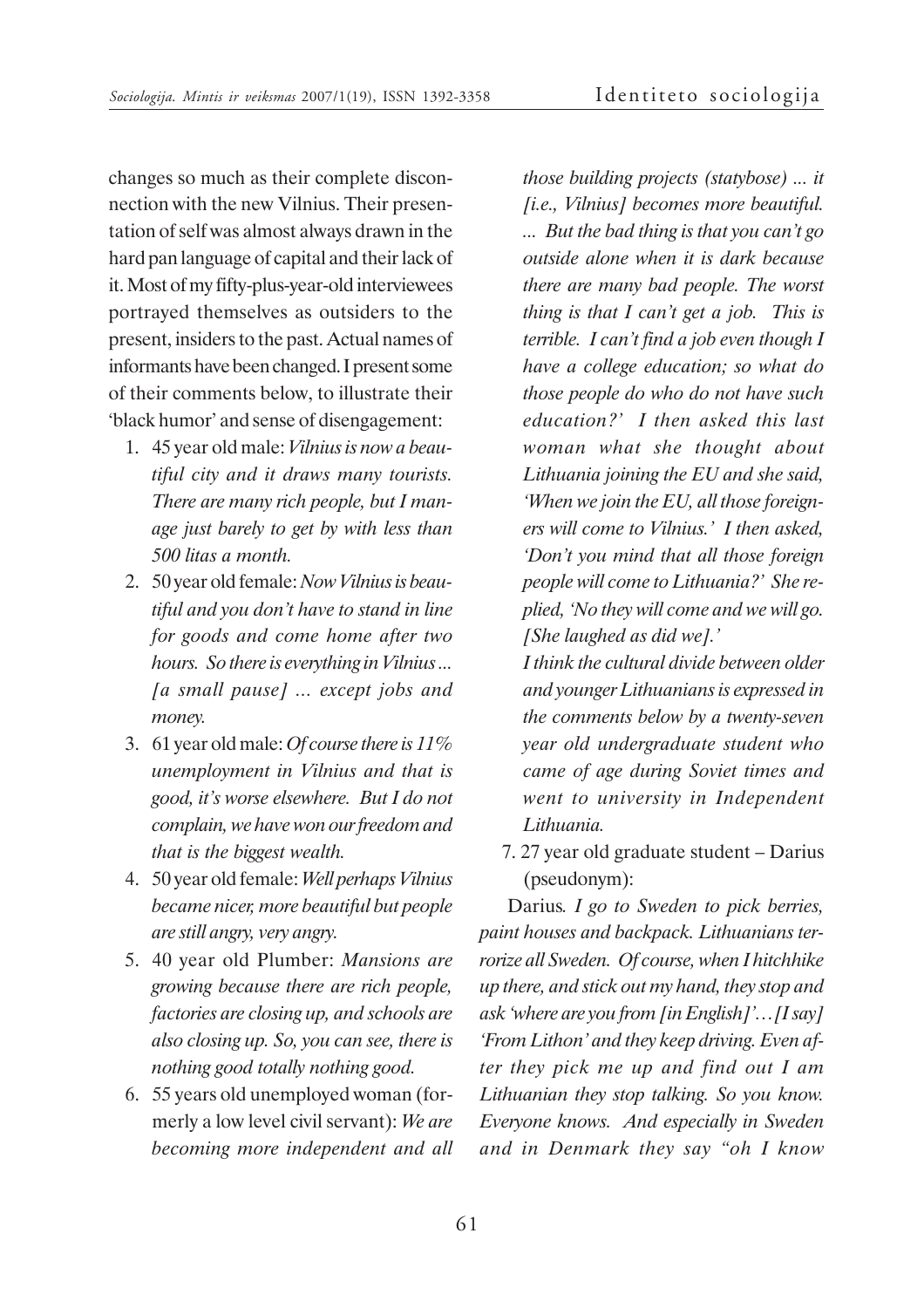Lithuanians pish pish. Of course I know".

Victor: *pish pish?*

Darius: *Yeah it's a gun, you know.*

Victor: *Lithuanians don't have guns.*

Darius: *Yeah but this is stereotype. They say 'pish pish.' Gangsters; lots of gangsters are here [in Lithuania]. All the world is talking about it - Lithuanians are gangsters. Hollywood started a movie and another guy wrote a bestseller on Lithuanian gangsters.*

Victor: *Are Lithuanians tough?*

Darius: *I think so. This is my ideology too. They are tougher. But its not a positive thing you know because too much criminal and stuff like that . . . . Still I know from my experience. In my childhood. I didn't have lots of food you know. I never throw out food. I mean different things that's why I can live without many things. And I think some people from the West they are more spoiled. They just get cry very fast you know.* END

Darius sees himself as different from the younger generation. Those experiences made him hard, and through his memories of those experiences he can contrast his "hardness" (and that of all those who came of age during Soviet times) with the "softness" of younger Lithuanians, Europeans and Americans. But Darius is also ambivalent about this hardness: it is both a sign of weakness and a sign of strength. He considers himself hard, and he is proud of that and yet feels it is why he can't find a girlfriend or why he feels removed from his younger colleagues at the university, and it is also the reason why Lithuanians have a reputation for being thugs.

Darius represents a transitional figure between the older and younger generations of Lithuanian. He is simultaneously conscious and ambivalent about the differences between them, both valorizing and being ashamed of his "hardness." We do not find this ambivalence in the interview material of younger Lithuanians who I interviewed in Vilnius. I now present some excerpts from comments made by informants between eighteen and twenty-two years of age. All these informants, like the older ones were recruited at parks and public places. I emphasize that the same recruiting strategies were employed to recruit younger and older informants.

Interviews with three young males, aged 22, 21, 20 (met at Lukiðkiø park, all live in Vilnius):

Victor: *How did Vilnius change during those 10 years of independence?*

20 year old: *It changed for the better. It used to be old, the paint peeling and the walls crumbling. I like Zuokas (the Mayor) very much; he has worked hard to make the city like a little Paris. The young people are also much better than they used to be, less argumentative. People have become freer and more liberal and more open.*

Victor: *How would you describe Lithuanian character?*

21 year old: *There is a song that describes the Lithuanian mentality: "I feel good when my neighbour feels bad (man gerai, kai kaimynui blogai)" (all of us laugh and he sang it to mock that mentality). Lithuanian is a thief (vagis). He is jealous of many things. Some Lithuanians have a 'black envy.' They*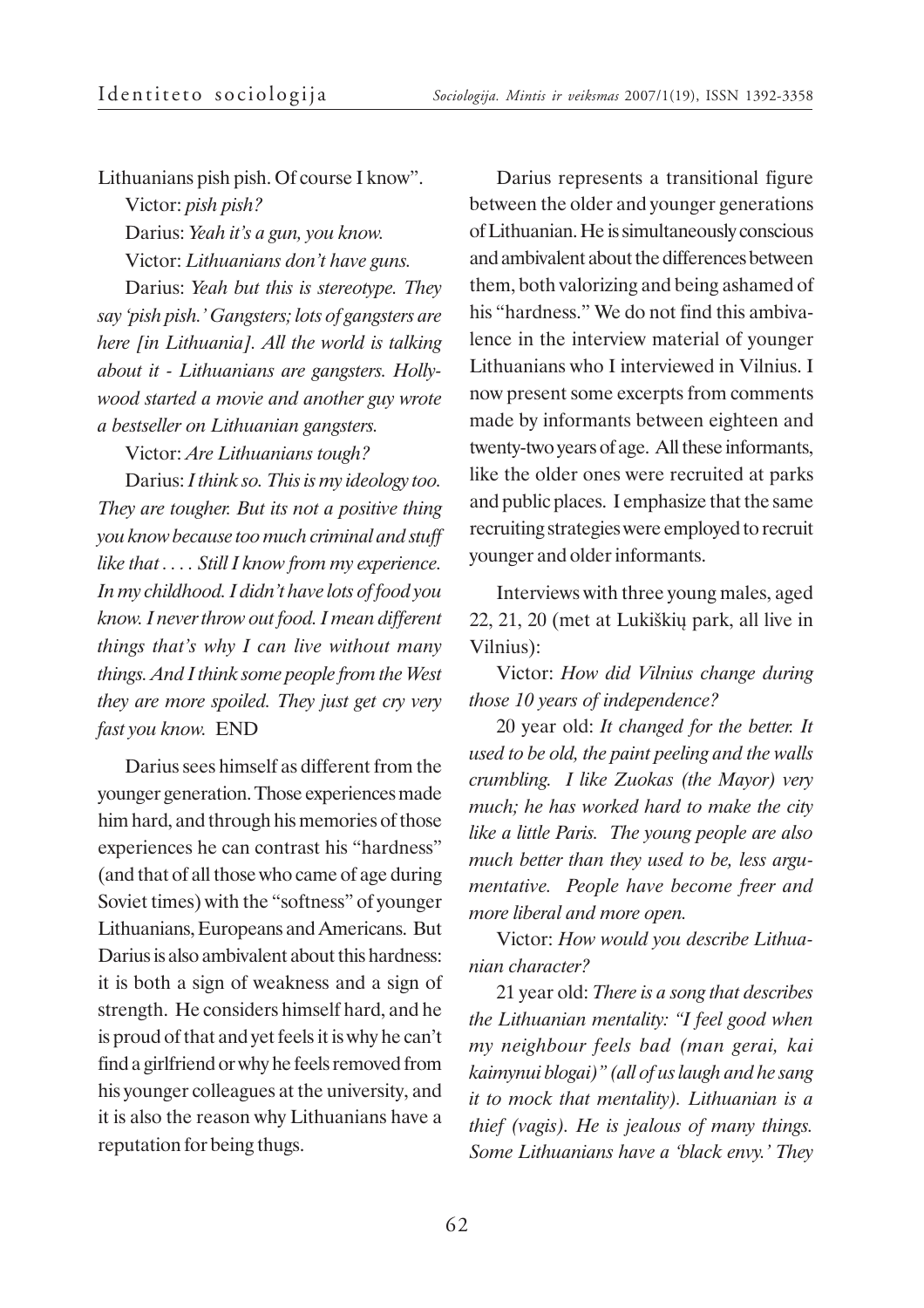*will always complain whatever their life is. Many people can't see any light in the future. These are mostly the older people who lived comfortably during Soviet times and now that those times are gone, they feel bad. But we (meaning the three of them and the younger generation) think that our future will be better.*

Victor: *How important is education to you?*

22 year old (he has a good job): *Good work experience is more important than higher education. After graduation (he means from University) one usually starts from the lowest job and the lowest wages. Then slowly you climb up, until you can make a decent living. But if one is smart he can get at the top of those stairs at once without any higher education, just having good work practices and starting before college….And of course you need a little luck to be in the right place at the right time.*

All three of the above males had a high school education and spoke some English. They were dressed much like American youths, in baggy longish shorts and looking sort of "punkish." They were optimistic about their own futures and very expressive and open in their interviews with me, as opposed to the older informants who either were very closed or treated it as a kind of job to get through (I paid each informant 10 litas - about three dollars). Below are some more excerpts from interviews with younger informants:

21 year old male student:

Victor: *How has Vilnius changed?*

21 year-old: *You know before there were only clubs with techno music but now you go* *to clubs and there are jazz and I think blues. More self-expression (iðraiðkos). And I like this tendency even if I don't like the way it is expressed. Old people are just the same as they were during Soviet times; they didn't change.*

A distinction is made between old people and the young generation and the distinction is, once again, framed in terms of Soviet times. In particular, younger people are seen as "selfexpressive", whereas older Lithuanians are not; in fact, they are seen as just the opposite - jealous and deceptive. Below is another, longer excerpt from an interview with a twenty year old female. I include it to provide a few more of the informants' reflections on differences between "Soviet times" and the present. The excerpt is taken from the middle of an extended conversation about the respondent's future and about the relation between career, personal goals and civic responsibilities.

Interview with Rasa 20 year old female student, Vilnius University. The interview was conducted by the author, mostly in English and a little in Lithuanian.

Victor: *Can you tell me how people talk about what they can do for society?*

Rasa: *They are mostly speaking about their profession and about their occupation and their studies they are speaking about their future because now it is really harder When you have to find your job yourself. . .you know. I don't know if it is really the case but lots of people say. Earlier when we were part of the Soviet Union everyone knew what they will do after their studies because everybody had a job and they really knew because just they had*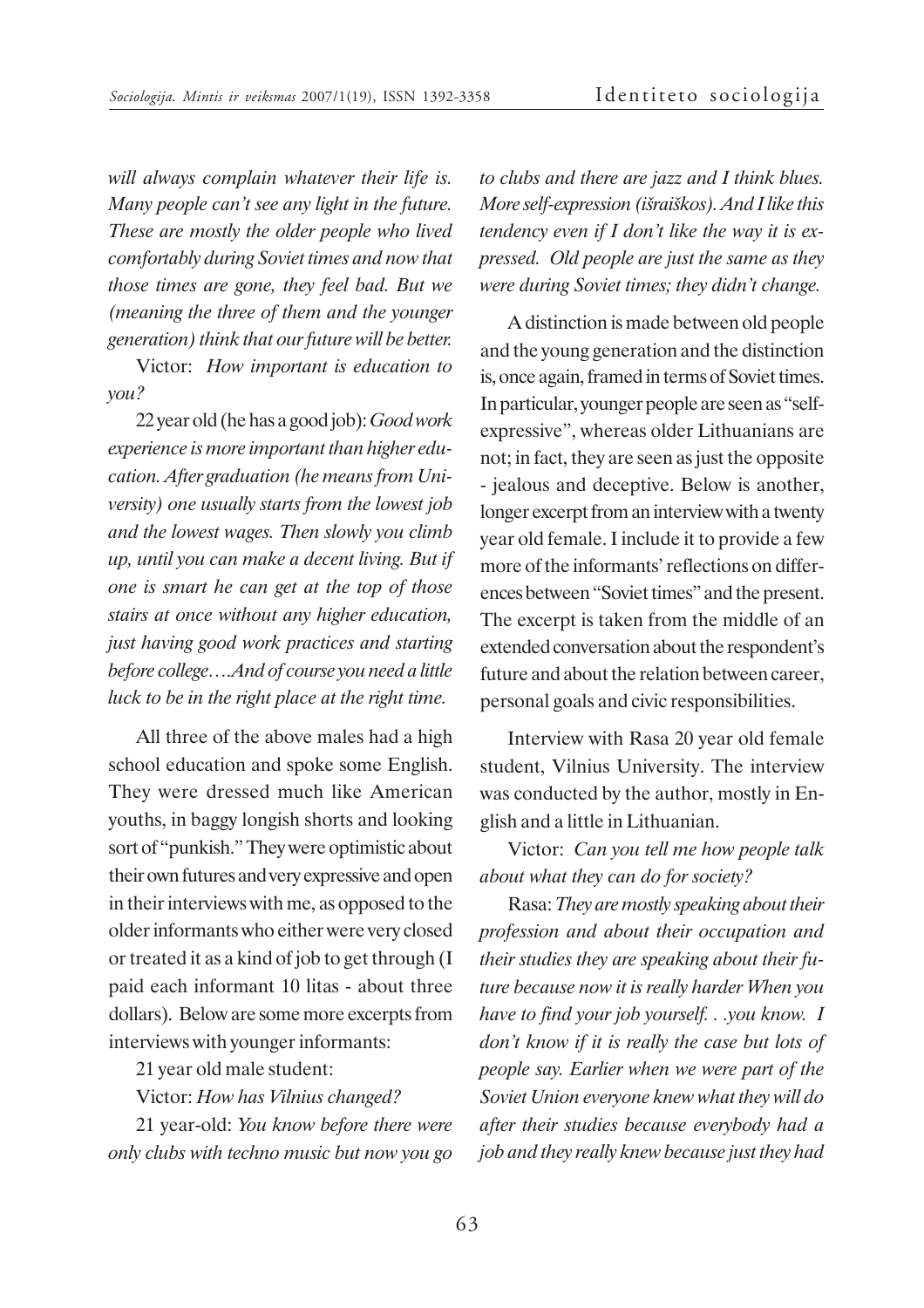*an appointment not an appointment but somehow the places were reserved. For you and so on and you really knew what you will do. Now we don't have and we have to find ourselves. There's some competition between people and between students.*

Victor: *for what? For grades? For jobs?*

Rasa: *Uhmmm for acquaintances (pazistamus). But you know those people [who you meet through school] so you can ask them if you want to look for a job or something if you will…*

Victor: *How does that competition work. How do you play that game.*

Rasa: *How do you play that "game?" [she was confused aboutmy use of "game"].*

Victor: *I mean what's the goal? To know a lot of professors? To know a lot of people? Colleagues? to know a lot of…*

Rasa: *Hummm…To know a lot of people who are successful.*

Victor: *successful in all fields or in your specific field?*

Rasa: *uhh….In your chosen field … anywhere but ... that we uhmmm get…"kad mus pazintu."*

Victor: *[translating her Lithuanian into English] "That we get recognized?" You mean recognized by important people?*

Rasa: *Recognition ya recognition by other people so it is important for them.*

Victor: *Do students in general. Are you. Are you generally optimistic about your future?*

Rasa: *Jo…Yah I am.* Victor: *how come?*

Rasa: *Because I think we have lots of possibilities.*

Victor: *Who? You have lots of possibilities?*

Rasa. *We can do what we want actually. ... We are free to express ourselves....or so something like that… (She giggles, but not nervously).*

Victor: *are you free to get the kind of job you want?*

Rasa: *Ya I think I will.*

Victor: *What kind of job do you want.*

Rasa: *(this was all said in English, except for the Lithuanian excerpt) I want a kind of job where I could express that is where I could use the knowledge that I get here in the university…that I could use this skills that I get and uhm. I'm not very sure about my future actually. I am not even sure what I will do next year (laughs) because I am thinking of going to Germany and making a break of my studies soooo. But I think this is great here living in Vilnius and studying in university you can meet people you can know about what you can do. There is not to structuralize your life…uhh…you do not live in a structure. I am speaking about one thing then just about another thing. I don't know.* END

The interview with Rasa, seemed to me very similar to one I would have with an American student except for a few parts. It is similar in her optimism and her sense that she can get any kind of job she wants through hard work and a little bit of luck. She is also planning on taking a break and traveling; but as she is talking about her future she catches herself switching between sounding very affirmative and confident and not really knowing. Her ambiguity about the future is not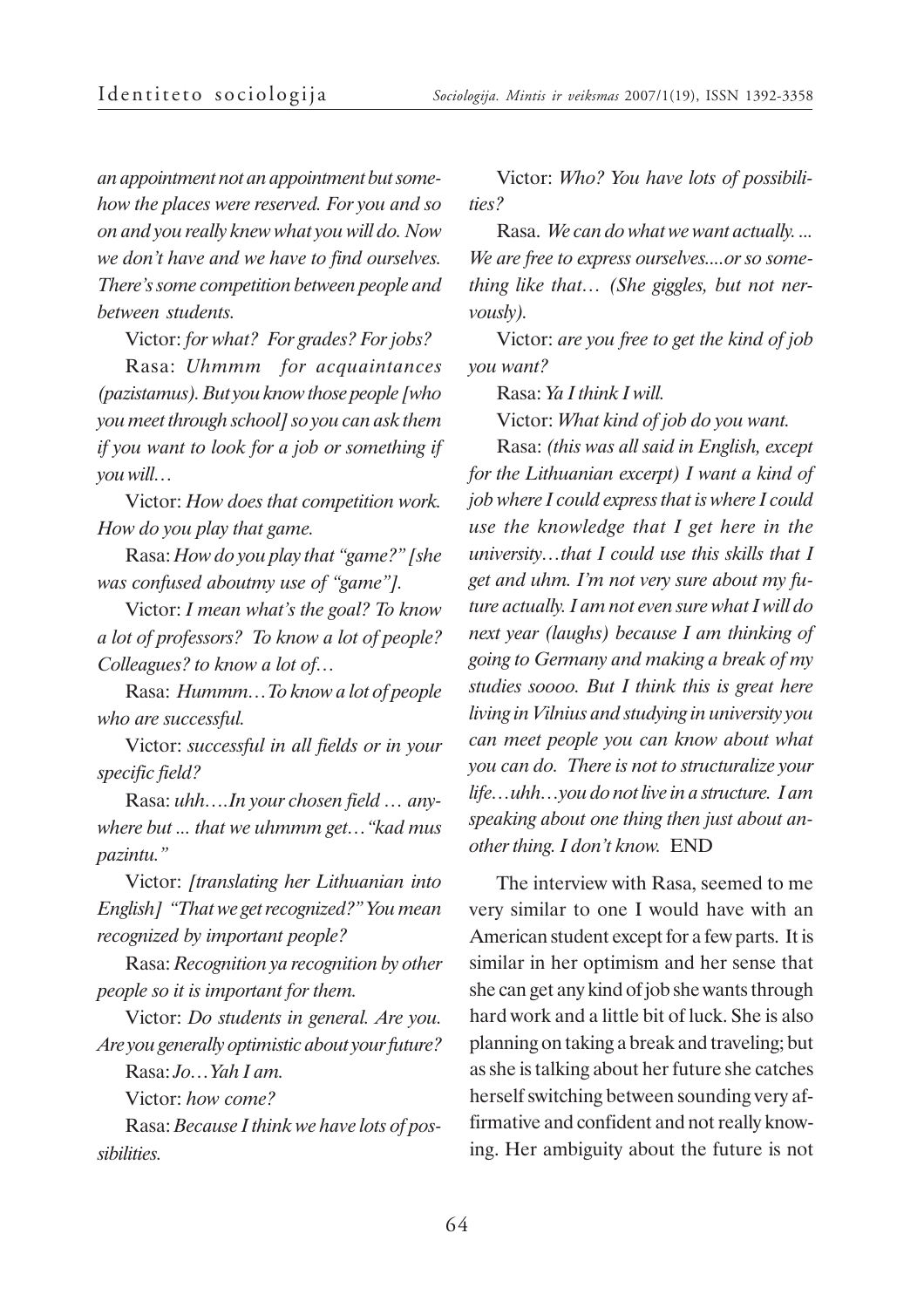leavened by fear and resignation, as it might have been had I interviewed a Lithuanian student during "Soviet times." Her optimism, her sense of individuality and the importance of self-expression reflect a "modern" attitude that is distinct from the attitude of the older informants. Of course part of this has to do with age. But still, as she points out, she does not feel caught in a structure in which her future is predetermined by the state; she is free to be confused and she values this freedom. Like the other young informants, she speaks with a sense of agency and optimism, and, most importantly acknowledging that she is living in a free nation - where she is free to express herself and to get the kind of job she wants. She is free of the censor's ears and eyes.

She also uses freedom as a trope to differentiate the present from Soviet times, noting that during Soviet times jobs were supplied by the state, therefore it is "harder" to get a job now; you are "on your own." As a trope, freedom is equated with individuality and the absence of state control over one's life. Rasa referred to "competition" in a way that I, the interviewer, had not anticipated; for her competition meant "networking." Her description of the competition for recognition marks a structural transitional period between a Soviet-style socialist and free-market economy, because this sort of competition individualizes and socializes simultaneously. Competition implies a competition between individuals so that your talents are recognized by important others as unique and valued; at the same time, one is competing for membership into a social network through which you have privileged access to jobs and other valued resources.

Second order components of identity are implicitly invoked that distinguish the relationship of older and younger Lithuanians with Vilnius. All of the informants, regardless of age, described Vilnius in aesthetic rather than in utilitarian terms. The city, like an impressionist painting of Paris, is viewed as a social landscape consisting of cafes, cinemas, beautiful buildings and young 'beautiful' people promenading on cobblestone streets. No one portrayed the city as a place where people live and where goods are produced and sold. None of my informants, in fact, lived in 'old town' ('*senamiestyje*'), yet all of them reflexively referred to senamiestis rather than the apartment blocks, or 'sleeping districts,' where the majority live and where the neighborhoods are still primarily functional (i.e., Soviet) in design.

During Soviet times, it was precisely senamiestis that was ignored and most of the funds were put into the surrounding areas for building multi-storied flats and developing industry. Senamiestis was, I was told, neglected and ugly. Since independence however, funds have been redirected into developing senamiestis and its neighboring districts and senamiestis is now a UNESCO heritage site.

Though my informants use senamiestis as a synecdoche for Vilnius (and also for a modern Lithuania), the older informants clearly do not identify themselves with the 'new' senamiestis while the younger one's, just as clearly, do seem to; they are "at home" in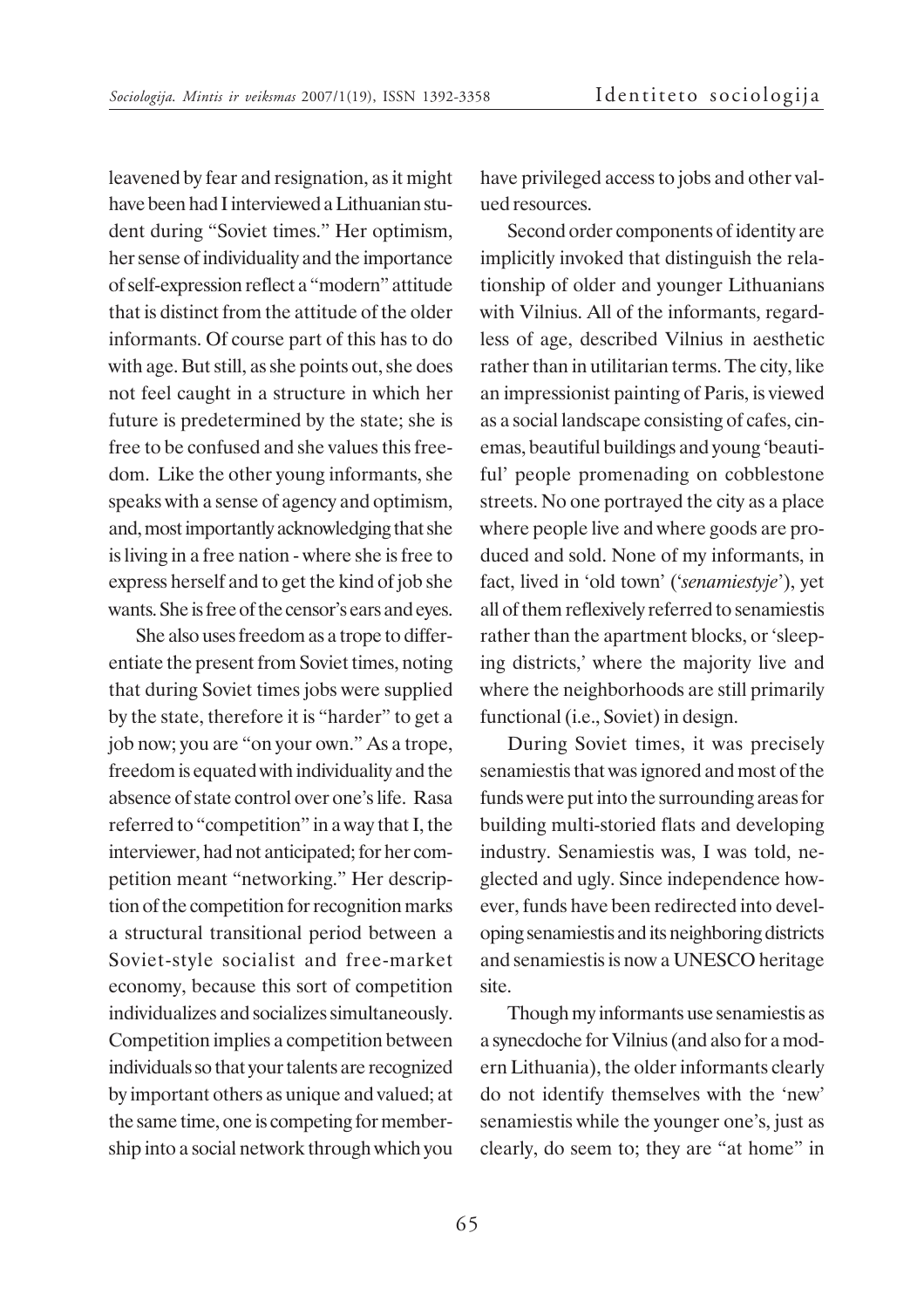senamiestis. The presentation of self by the older informants recalled their Soviet past and contrasts starkly with their representation of Vilnius as 'new,' 'modern' and 'beautiful.' Even while the older informants expressed admiration for the changes that are occurring in Vilnius, they added some *juodas humoras* (black humor) to indicate their own alienation from senamiestis as a synecdoche for modernity.

These older informants, mostly pensioners living on 350 to 600 litas (2.8 litas to a U.S. dollar), share a world view that gives them a means of talking with each other and constructing a shared cultural identity, however unorganized and inchoate that identity might be. The experiences of these pensioners are perhaps too ordinary, too lackluster, to coalesce into some sort of first order identity. Yet, like Scott's (1985) weapon's of the weak and like his later notion of 'hidden transcripts' (Scott 1990), these older informants with their mordant sense of humor recall the Good Soldier Schweik who through all his buffoonery can also wreak havoc on the social order.

The older informants I interviewed share a concern with the economics of everyday life. Money is needed, there isn't enough, and it is always uppermost in their minds, both for themselves and for their children. The informants' concern with money tends to be expressed in a language of modesty rather than materialism. These informants did not express a desire to buy cars or even houses, they simply wanted to be able to buy food and pay their rent.

A few observed that present day Lithuanians consumed in excess. As one said, 'I don't need more than two coats or two pairs of shoes, what for to hang on a nail? Then I will have to buy nails.' They represent themselves as pragmatic and resourceful in contrast to modern Lithuanians who by default are represented as young and who were described as soft, selfcentered, and 'whiny.' One male informant, compared himself to contemporary Lithuanian youth with the following example,

When I get on a trolleybus and someone steps on my foot by accident, I don't complain, much worse has happened to me; but if this happens to a student; he will whine loudly. Always he complains, If he goes to a restaurant he will complain if has too wait too long for his food, or if his coffee is cold. He is like an American, too soft. He should be glad that he can afford to go to a restaurant.

This seems to be the key difference: the old Lithuanian is hard and stoic but poor; the new Lithuanian is soft, easily upset, self-centered, but rich.

One final case study I think starkly emphasize the difference between those older lower-middle class Lithuanians and the new Lithuanians as represented by Mindaugas and the youths I interviewed. I had interviewed a sixty-five-year-old man who said that he had been retired and lived as a pensioner (*pensininkas*) for the last ten years. I asked him how he received enough money to live during those years. The question, appeared innocent to me, but he retorted as if I had insulted him and said with evident irritation, 'how come you say that I was all the time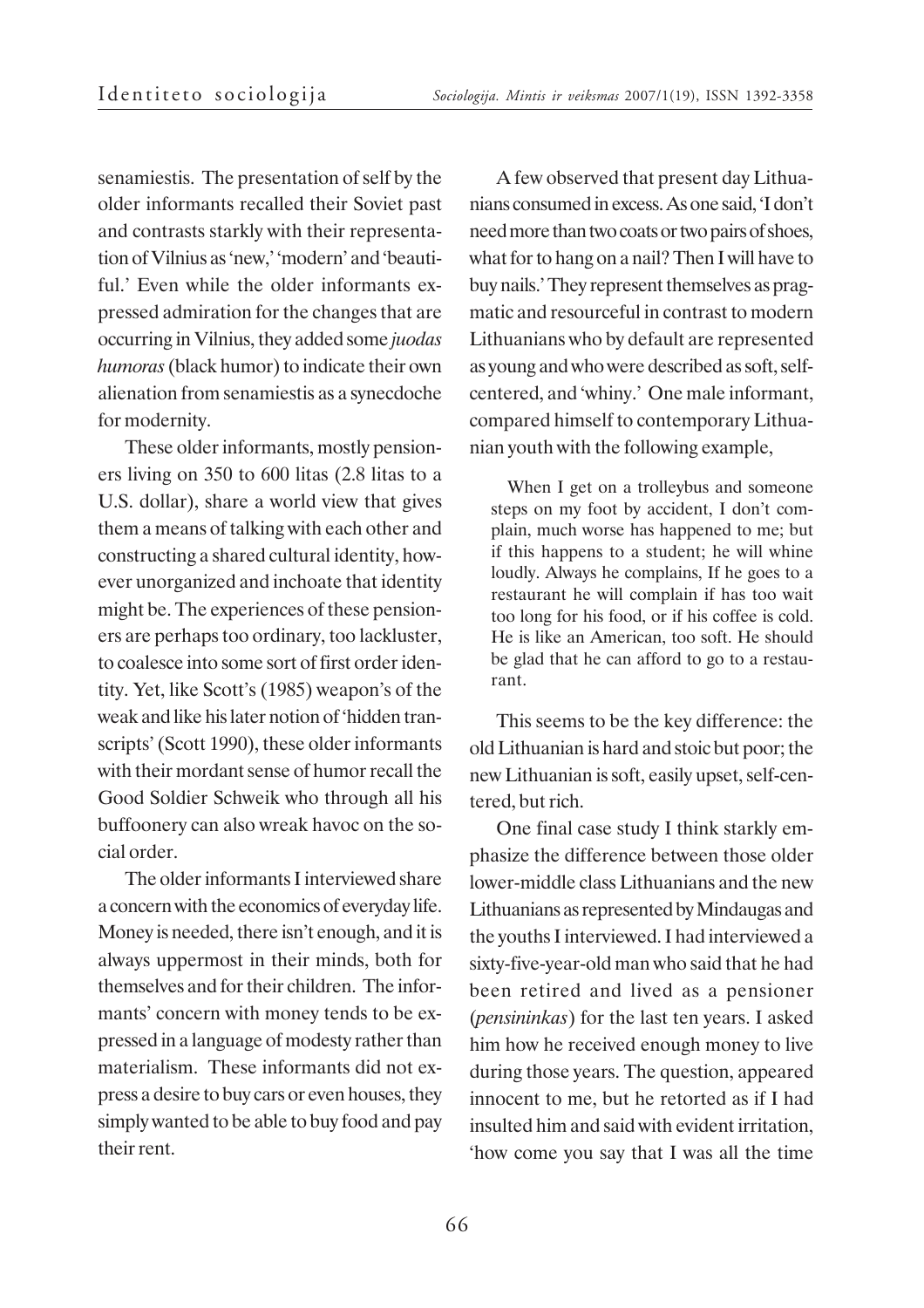without a job? How can I not work! All those years I worked.' My assistant (a representative of the modern Lithuanian) tried to placate him by saying 'nowadays' ('*ðiais laikais'*), 'many people don't have [jobs].' To which he quickly replied, using her word, 'nowadays,' 'You see nowadays. I'm not from nowadays, I am from olden times ('Ðiais laikais. Að ne ið ðiø laikø. Að ið senø laikø').

For this man "olden times" is Soviet times. A period, as Rasa mentioned, when the government found a job for everybody. Thus, "olden times" is one where the self is embedded in and shaped by social forces. For the new Lithuanian, the self is valued as an egocentric construct, separate and distinct from social institutions or even family. For the 'old' Lithuanian the self is incorporated into family, the work force, and support networks based on regional, ethnic or school connections. The older informants conceptualized themselves 'sociocentrically' – in relationship with social others (Shweder and Bourne 1984). The egocentric and sociocentric self constructs are part of second order identities because they reflect patterns of emplotting the self-in-the-world and identity forms are derived, ad hoc, from a sense of how one is emplotted, through one's own agency or through social agents.

# **6. A Comparative Analysis of First Order and Second Order Components of Identity**

I discussed interviewee responses with a Lithuanian professor who had studied in North America. In English he said that the

responses of the older informants stemmed from the years of "terror" during the Soviet "occupation" of Lithuania. Below is an excerpt of his analysis of the "Lithuanian personality of the older generation":

Professor X: [speaking of the Lithuanian personality] You present yourself to the occupier, you agree with him, you uhm you please him, you are in compliance with him, that's because you have to you have no choice he has all the cards in his hand. In that sense the Lithuanians have a certain kinship with the Jews. Maybe that's why they hated them and why they exterminated them, because over the years ,over the centuries, in Europe the Jews developed a personality of accommodation, they had to in order to survive ... certainly we Lithuanians were manipulators of the Russian occupied. We got our roads built, we were the best in the USSR; we had Ignalina [a Chernobyl style nuclear power plant] built … our industry was developed the way we wanted to; we managed to stave off the Russian migration which happened in Latvia and Estonia. And we had a way of going to Moscow impressing the oppressors with our vodka and our sausages and our cheese and our drinking abilities to get our way. But in the process you have to demean yourself; you realize that you are being schizophrenic and you are developing a schizophrenic mentality so that's where the duplicity lies.

His analysis fits with the commonplace analysis of Lithuanian personality as presented by both experts and informants. For instance, a main theme of many panels at the Nineteenth Conference on Baltic Studies in Toronto (June 3–5, 2004) was the "trauma" that was incurred by the populations of the Baltic states during the Russian occupation. Thus one panel was entitled "the Fateful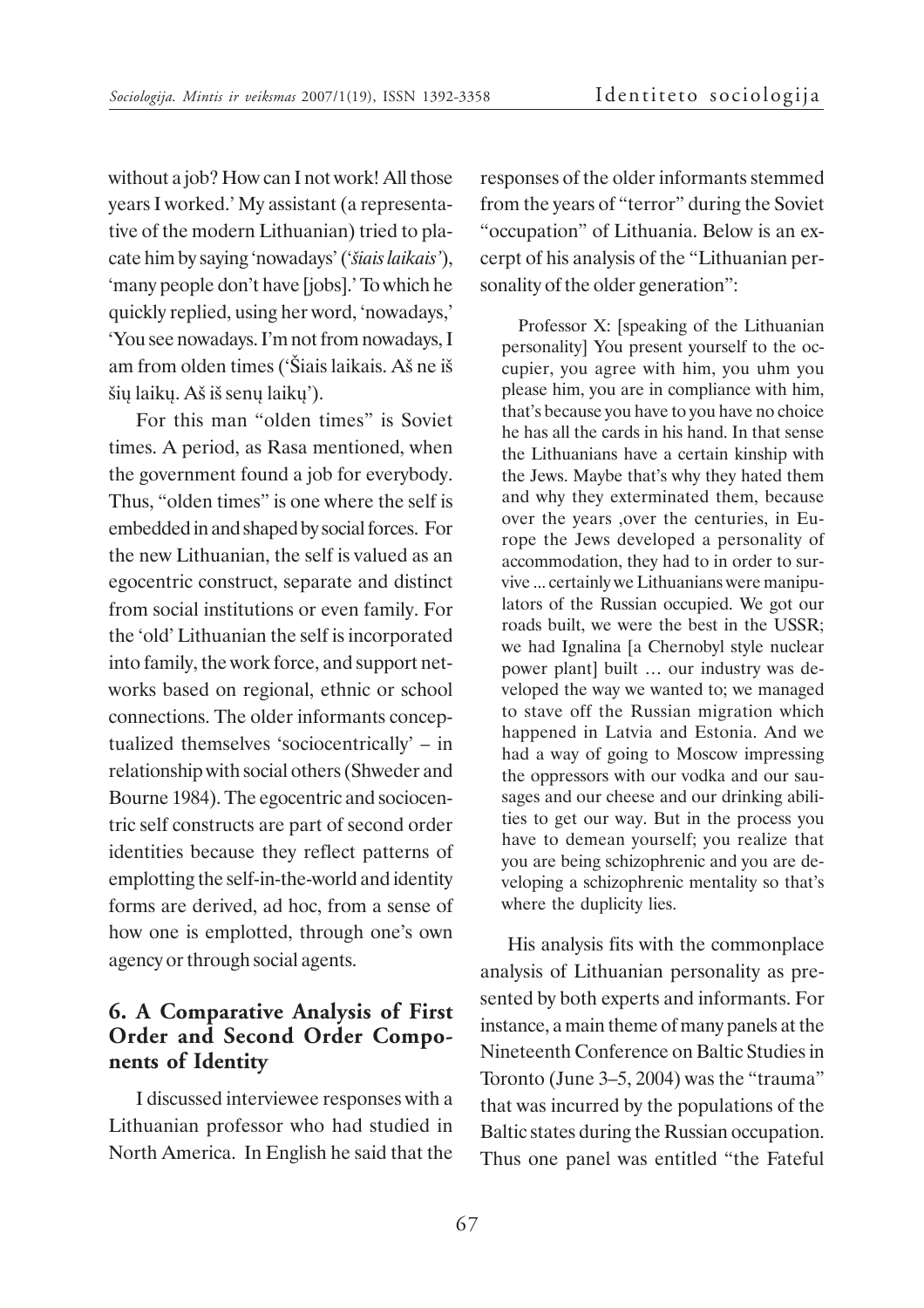Years: Holocaust, Deportation and Repression" and the "plenary session" was titled "1944 and its Aftermath: commemoration and Survival." In these sessions the focus is on the past and the effects of the past on the people who suffered through those times. Ignored, for the most part, was the cultural gap between those who grew up in Soviet times, who experienced the trauma of those times, and those who grew up after independence. Though beyond the scope of this paper, this cultural gap is condensed in historiography and representations of the past in museums. Klumbyte makes this point well when she wrote

The history of Lithuania in popular narratives usually begins at the time of Mindaugas, the only king of Lithuania, who ruled in the 13th century. Then it celebrates the Grand Duchy of Lithuania which was, according to the official history, one of the greatest states in East Europe. Lithuanian and Polish Commonwealth (1569, Liublinas union) and the history of the 18th century when Lithuania became a part of Austria-Prussia-Russia empire are not evoked very often. Those years are skipped or remembered as ones of resistance and revolts. (2003; 282).

This elision of about 400 years of history – the time between the Liublinas union and independence in 1991 – also elides those people who grew up and whose 'cultural experiences' (Hallowell 1955) were shaped by Soviet times. Many of the older generation are from two distinct historical times: one, the fifty year period between World War I and II when Lithuania (except for Vilnius) was an inde-

pendent state, and second the period of "soviet times which began just after the end of World War II. These older informants symbolize the "authentic Lithuanian" and also the bitter period of Soviet rule. They possess a double socio-cultural status, both of which contrast with contemporary culture: the one as Lithuanian peasant, the other as Soviet worker, neither of these appear to have a significant role to play in the present period of internationalism.

Klumbyte continues that, "in Lithuania… nation" was produced by essentializing "the East" and "the West - with "The East" represented as "backward and uncivilized" and "The West" as "modern and civilized (2003; 286)." If we apply Klumbyte's analysis to my own data of generational cultures, then the young are identified with "The West" and the older generation with "The East. The dichotomies of "West and East," older and younger generations, and "first order and component" identities simplify the complex and dynamic processes that are at play in Lithuania and the other newly independent states. Everything is in flux and "in between" at least two pasts (a glorious Independent past of the grand duchy of Lithuanian, and the Lithuania that was part of Russia), two presents, and two futures. Lithuania is in between West and East. In this "blooming buzzing" confusion it is useful to simplify through the construction and analysis of dichotomies while keeping in mind that the dichotomies are schematic (hence, simplifying) rather than thick representations of the processes that act on Lithuanian identity forms.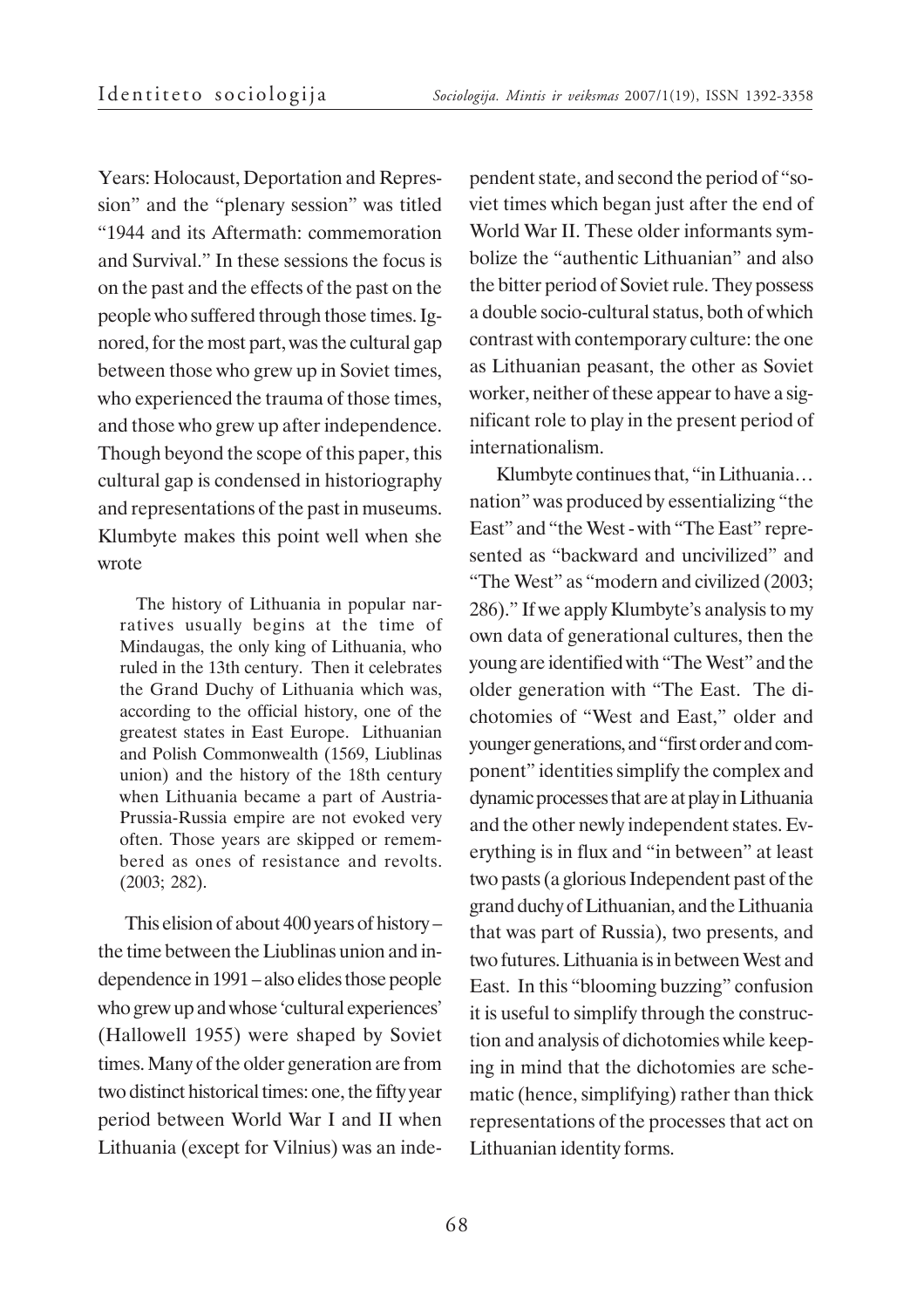The second order components of identity for the older generation of Lithuanians, those based on first order experiences, are, in terms of the above dichotomies, rooted in "The East;" and for the younger generation, in "The West." The older generation is in an ambiguous and paradoxical situation, for they represent traditional values and are supposed to represent an "authentic" Lithuanian identity while at the same time they are also conflated and identified with "Soviet times." Because their accumulated historical experiences are not congruent with present conditions and future hopes, but instead remind younger generations of the drudgery both of "life on the farm" and of Soviet times, the older generation and what they represent are rejected by the younger generation, the intelligentsia and other cultural elite who formulate first order components of identity.

In a recent ethnographic study (2003–4) of village life outside of Kaunas, Ida Knudsen discovered that almost all if not all of the "farmers" rejected their status as "farmers": too much work, the work was not satisfying, and not enough money to be made, particularly with EU foodstuffs flooding the market. The younger people are mostly leaving rural areas for higher education and jobs in the cities. Many of the urban young, cut off from those traumatic Soviet times, have enthusiastically embraced modernity (and postmodernity) and thus further delegitimized identity constructs associated with Soviet and pre Soviet Lithuanian times. Lithuanian traditions need to be invented, but which traditions? Recent historical traditions do not have

the legitimacy or the appeal to be embraced as identity markers. Nobody wants to be a peasant anymore nor does anyone want to return to Soviet times. From what then do you invent features of a national identity that don't seem so obviously contrived?

### **7. A Situated Knowledge Approach to National Identity**

Jean Lave and Etienne Wenger (1991) have posited that learning is a social practice through which participants "equipped with locally-situated understandings of the way the world is organized" invent and reinvent knowledge (particularly shared or cultural knowledge).<sup>6</sup> Lave and Wenger conceptualize knowledge itself as learned through "participation in changing ways in a changing world" (ibid: 5). Learning occurs within systems of social relations and involves relations of power, areas of conflict, and various degrees of participation. Learning entails the construction and maintenance of identities within social relations. Identities are "situated" in the local contexts of relational identities, where individuals use identities both to establish a "footing" in relationship to the other, and also to understand the goals, motives, tropes, and other linguistic and paralinguistic communicative devices the other uses.

Lave and Wenger define "Community" as "…participation in an activity system about which participants share understandings concerning what they are doing and what that means in their lives and for their communities" (1991; 98).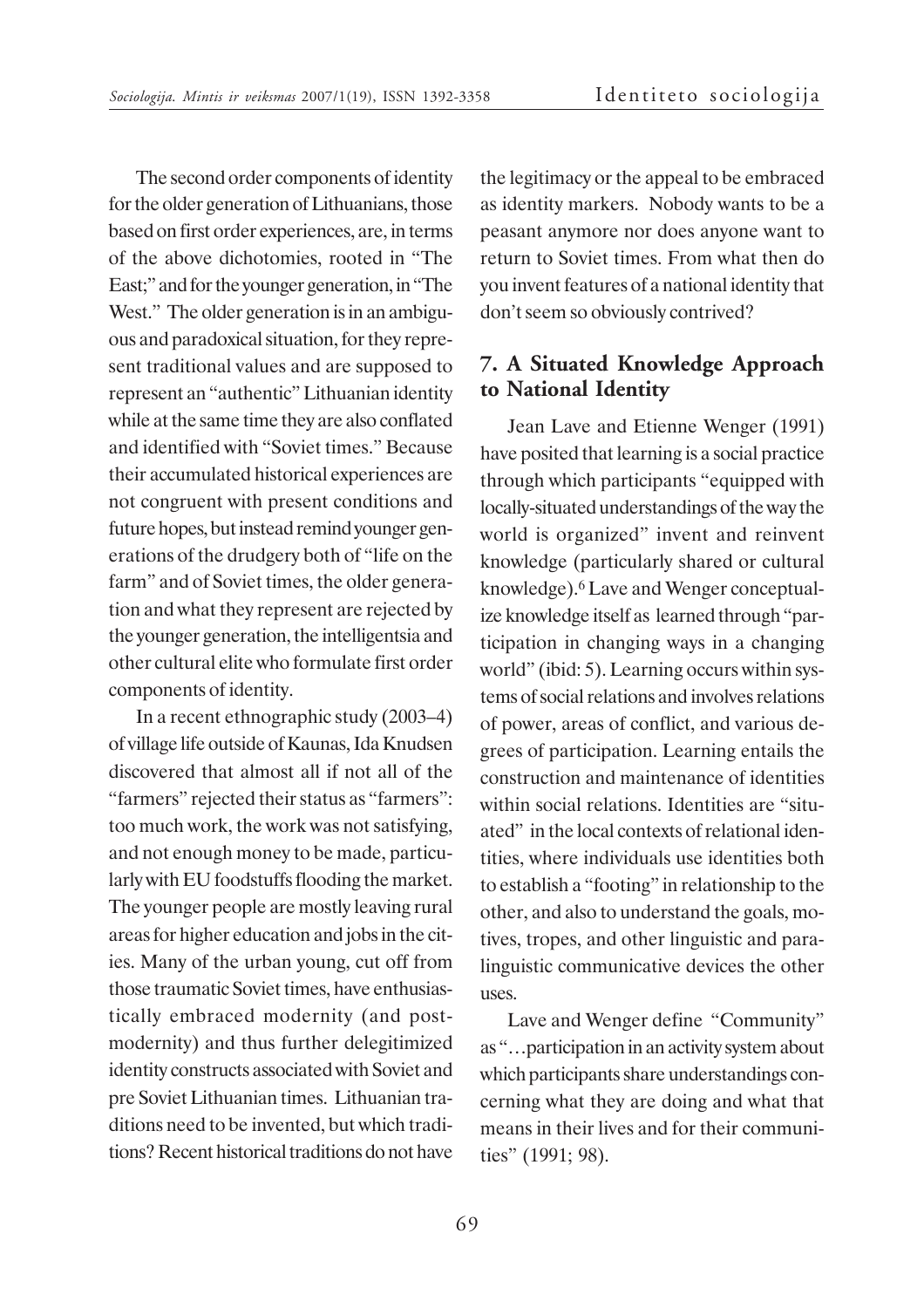It is thus crucial to ask members themselves how they understand the identity of others as well as their own in particular social interactions (that is in ethnographic contexts). In an effective apprenticeship, for instance, learning takes place not through formal instructions but because the apprentice acquires knowledge through imitating his teacher. The point is that identity is learned and found in social interactions. Kemper (1993; 377–378) makes this pint as well when he notes that in 1864 none of the inhabitants of the town of Lozere apparently identified themselves as Frenchmmen and women in a census. It was not the newspaper or other media that led French people to identify with France, but through their experiencing themselves as citizens of France (as in World Wars I and II).

Identities are transformed through the learning that is derived from primary experiences of the other, or what Lave refers to as "changing understanding in practice" (Lave 1993; 6). This idea of identity as situated knowledge, and the sense of identity as gained through experience, gives us a perspective for understanding how the young and old in Vilnius (at least those we interviewed) can be said to share the same identity. While the younger and older interviewees appear to inhabit different behavioral environments, relying on different modes of self-expression and articulation to society, they both understand and acknowledge each other's conceptions of self and positioning of self vis-à-vis contemporary Lithuanian society. Modern young Lithuanian adults know that the values

of aestheticism and self-expression which connect them to Vilnius are precisely the values that exclude and alienate elder Lithuanians (and those younger adults like the skinheads who are marginalized by the various processes of modernity).

Though young adults do not share my elder informants' Soviet experiences, they know of them and understand the importance of that period to older Lithuanians. But at an even more mundane level, the skinheads, older and younger adults know much about each other that they take for granted (D'Andrade 1987). Thus, all know that Cepelinai are a "traditional Lithuanian food" and that the colloquial for policemen is "*agurkai*" ("cucumber") because of their green uniforms; that Arvydas Sabonis is Lithuania's most famous basketball player; that foreigners and rich Lithuanians go to Nida for the summer and that middle and lower-middle class families go to Šventoji. There are countless ordinary behaviors, gestures, styles of clothes, bits of knowledge, cultural factoids, practices, that constitute the "nuts-and-bolts" of everyday life and that Lithuanians just know and know that other Lithuanians know these nuts and bolts. This cultural infrastructure constituted out of a shambles or bricolage of situated knowledges that are unarticulated as culture is, I believe, what knits Lithuanians together into a common identity that is, at the same time not expressed as identity and, indeed, cannot be expressed as such. It can best be referred to as "situated knowledge."

My older informants, the skinheads and the 'modern' young adults share these situ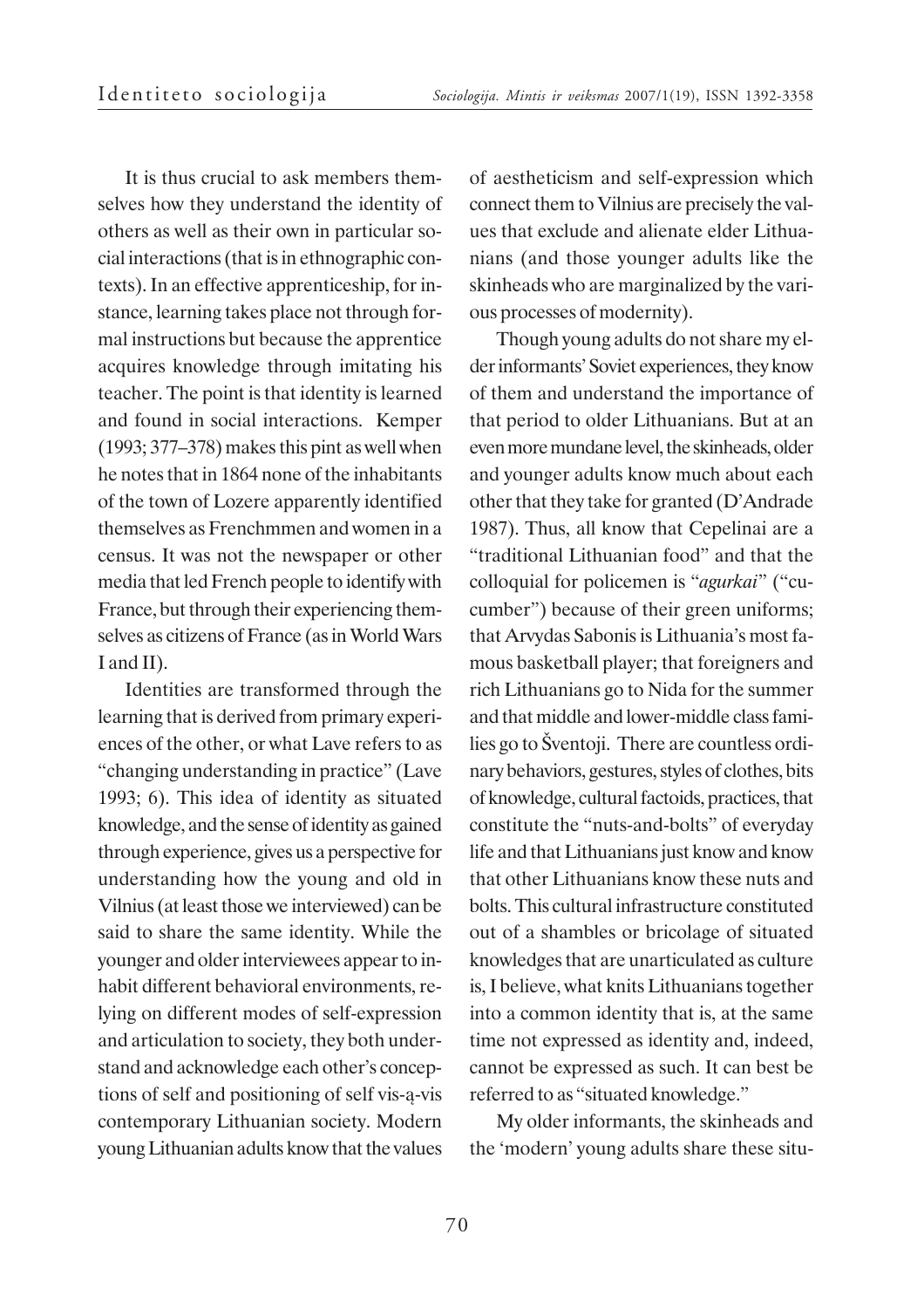ated knowledges of themselves and of their relationship to each other (and to other Lithuanians and "nationalities living in Lithuania). This situated national identity does not consist of shared values and practices, but of the tacit recognition of differences and an understanding of the roots, reasons for and trajectories of those differences. By understanding that the differences in conceptions of self and of world view stem from different second order life experiences, both young and old see the position of the other as valid and reasonable given these differences. But, and this is a key point, they don't necessarily have to agree with or value the perspectives of the other group, they merely have to recognize "where they are coming from". The possibility of understanding the second order experiences that lead to differences in conceptions of self and world view is most likely to occur when there is an underlying foundation of shared life experiences and knowledge (that is, first order components of identity–language, ethnicity, common history). This field of common experiences and the construction of a situated national identity is constructed through practices that are so ordinary and part of the fabric of everyday life that they are taken for granted. Being a Lithuanian means being able to situate one's own experientially gained knowledge vis-à-vis another and for both parties to recognize each other's perspective in a field of situated common knowledge.

#### **8. Conclusion**

I have argued that second order components of identity are precipitates of experi-

ence and are devices by which the individual frames his or her relationship to their behavioral environment. Second order components of identity serve to set up contrast sets between members of a culture and cut across first order components, creating heterogeneity in the face of the homogenizing force of first order components of identity. But the heterogenizing process of second order identity can be framed within a larger common homogenizing identity that truly respects differences. This can only be done by adopting the anthropological perspective of understanding the experiences which shape the other's world view. Though young and old generations have sharply different life experiences, they share first order experiences and knowledge of Lithuanian identity. Despite such differences in life experiences, they have had enough social encounters to understand not only each other's difference but also how each views the other.

Situated knowledge creates a common national (or cultural) identity when ego knows not only that alter knows what ego knows but that ego "knows that alter knows that ego knows that alter knows." It is this third order "Knowing" that creates, expresses, and maintains a national identity that is practiced in everyday life. An expressive, experiential model of national identity has to be based on "third order" knowledge because it is not enough that I know (first order knowing), or "I know that you know" (second order knowing), but also that "I know you know that I know." This article has come to this conclusion through an anthropological analy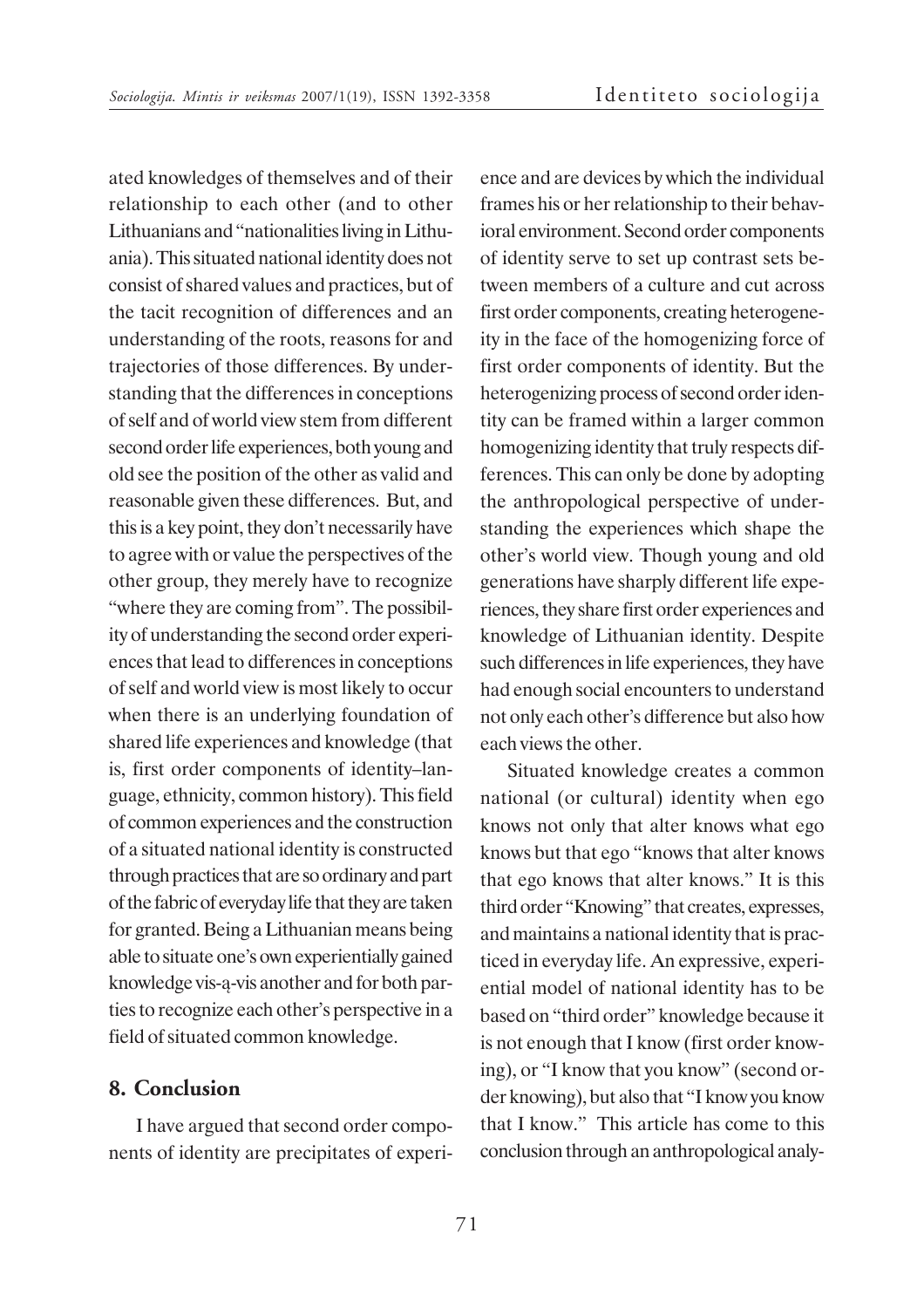sis of first and second order framings of "national identity." The conclusion was inferred and came somewhat as a surprise to the author, but it is entailed by the empirical data. Our next step would be to further explore the dynamics and relationship between first order, second order, and third order ways of knowing identities (in his case Lithuanian national identity). Without the circle of knowing being completed through the process of situated knowing between people with different life experiences, we have only essentialized versions of national identity that inevitably lead to stereotyping, prejudicial constructions of the other, and social intolerance.

#### **REFERENCES**

Anderson, Benedict. 1987 (1983). *Imagined Communities: Reflections on the Origin and Spread of Nationalism.* New York: Verso.

Bailey, F. G. 1991.*The Prevalence of Deceit*. Ithaca: Cornell University Press.

Barth, Fredrik. 1969. *Ethnic Groups and boundaries: the social Organization of Culture Difference.* London: George Allen & Unwin.

Bateson, Gregory.1958 (1936). *Naven* (2nd edition). Stanford: Stanford University Press.

Beals, Alan R. and Siegel, B. 1967. *Divisiveness and Social Conflict*. Stanford: Stanford University Press.

Bourdieu, Pierre.1980. *The Logic of Practice*. (Translated by Richard Nice). Cambridge: Polity Press.

Connerton, Paul. 1989. *How Societies Remember*. Cambridge: Cambridge University Press.

Frankenberg, Robert. 1968. *Village on the Border: Prospect Heights (Il)):* Waveland Press.

Gramsci, A. 1971. *Selections from Prison Notebooks* (transl. Q. Hoare & G. Smith). London: Lawrence and Wishart.

Hall, Stuart. 1990. "Cultural Identity and Diaspora" *in* J. Rutherford (ed.) *Identity, Community, Culture, Difference*. London: Lawrence and Wishart.

Hallowell, A. Irving. 1955. *Culture and Experience*. Philadelphia: University of Pennsylvania Press.

Hobsbawn, Eric J. 1971. "From Social History to the History of Society", *Daedalus* 100: 20–45.

Hofstadter, Douglas R. 1985. *Metamagical Themas*. New York: Random House.

Hutchison, Robert and Adam Smith (eds). 1994. *Nationalism*. Oxford: Oxford University Press.

Jameson, Frederic 1990. *Postmodernism, or, the Cultural Logic of Late Capitalism*. Durham (NC): Duke University Press.

Kemper, Steve. 1993. *The Nation Consumed: Buying and Believing inSri Lanka.* Public Culture. 5: 377–393.

Kronenfeld, David B. 1997. *Plastic Glasses and Church Fathers*. New York: Oxford University Press.

Klumbyte, Neringa. 2003. "Ethnographic Note on Nation: Narratives and Symbols of the Early Post-socialist Nationalism in Lithuania", *Dialectical Anthropology* 27: 279–295.

Lave, Jean. 1988. *Cognition and Practice*. Cambridge, UK: Cambridge University Press.

Lave, Jean. 1993. *The Practice of Learning*. In Seth Chaiklin and Jean Lave (eds). *Understanding Practice: Perspectives on Activity and Context*. Cambridge, UK: Cambridge University Press: 3–32.

Lave, Jean. 1996. "Teaching as Learning in Practice", *Mind, Culture, and Activity* 3(3): 149–164.